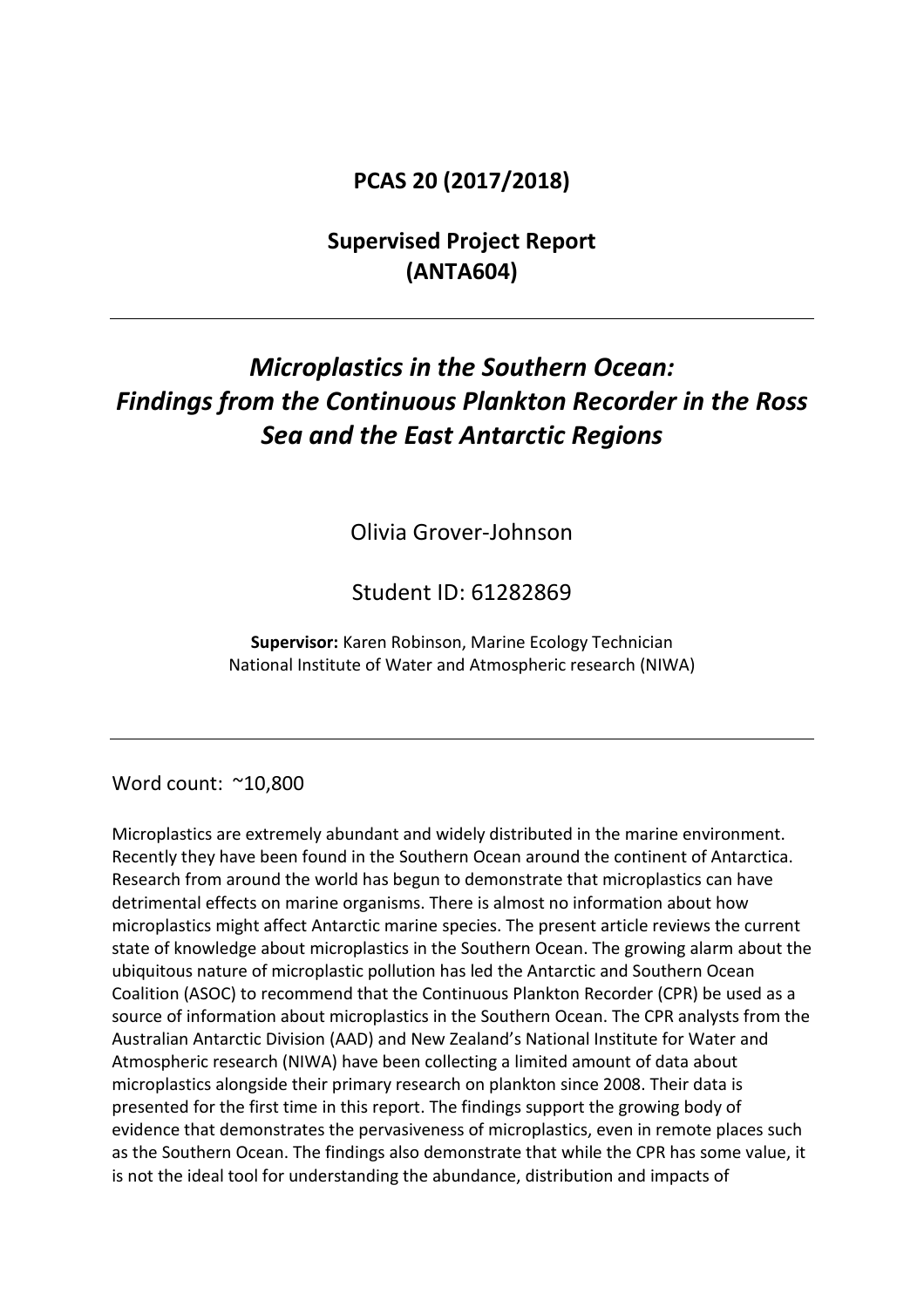microplastics on the Antarctic marine ecosystem. There needs to be a more formal protocol for the identification and reporting of microplastics from the CPR. Furthermore, a deliberate and comprehensive survey of the potential sources of microplastics needs to occur, using higher-powered techniques such as FTIR or Ramen spectroscopy for the identification and characterisation of microplastics. We also call for urgent studies that seek to understand how microplastics will affect Antarctic marine organisms, especially the key-stone species, which appear to have the greatest exposure to microplastic pollution.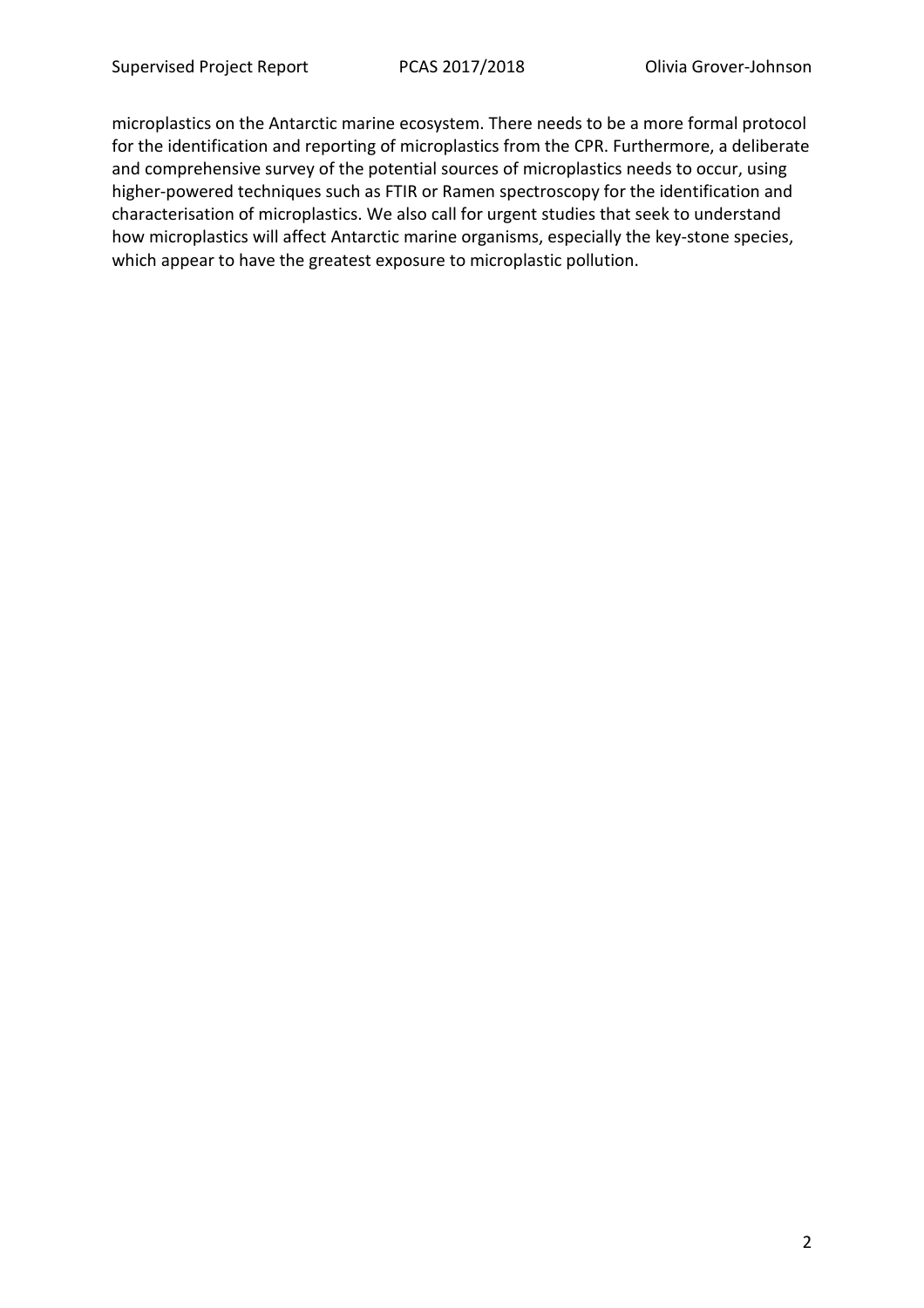### **Contents**

| New findings from the Southern Ocean Continuous Plankton Recorder (SO-CPR) 11              |  |
|--------------------------------------------------------------------------------------------|--|
| Assessment of the SO-CPR as a tool for monitoring microplastics in the Southern Ocean 26   |  |
| Understanding the sources and risks of microplastics in the Southern Ocean: a proposal for |  |
|                                                                                            |  |
|                                                                                            |  |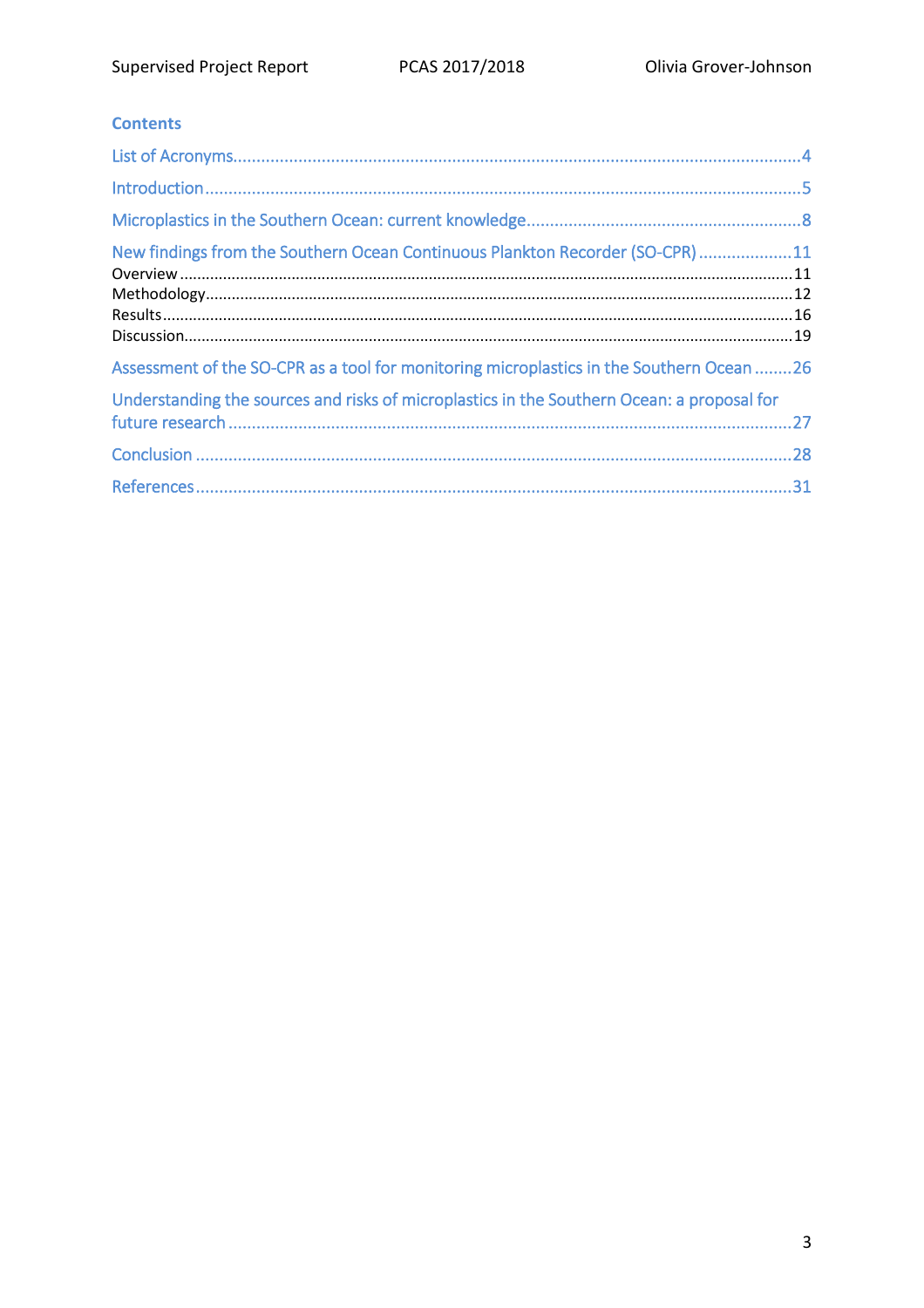# List of Acronyms

| AAD           | <b>Australian Antarctic Division</b>                                    |
|---------------|-------------------------------------------------------------------------|
| AWI           | Alfred Wegner Institute (Germany)                                       |
| <b>ASOC</b>   | <b>Antarctic and Southern Ocean Coalition</b>                           |
| <b>BAS</b>    | <b>British Antarctic Survey</b>                                         |
| <b>CCAMLR</b> | The Convention on the Conservation of Antarctic Marine Living Resources |
| <b>CPR</b>    | <b>Continuous Plankton Recorder</b>                                     |
| EEZ.          | <b>Exclusive Economic Zone</b>                                          |
| <b>FTIR</b>   | Fourier transform infrared spectroscopy                                 |
| <b>GACS</b>   | <b>Global Alliance of CPR Surveys</b>                                   |
| <b>NIPR</b>   | Japanese National Institute of Polar Research                           |
| NIWA          | National Institute of Water and Atmospheric Research (New Zealand)      |
| <b>PFZ</b>    | Polar-Front Zone                                                        |
| <b>POOZ</b>   | Permanent Open-Ocean Zone                                               |
| <b>POP</b>    | Persistent Organic Pollutant                                            |
| <b>SAZ</b>    | Sub-Antarctic Zone                                                      |
| <b>SAHFOS</b> | Sir Alister Hardy Foundation for Ocean Sciences (UK)                    |
| <b>SCAR</b>   | Scientific Committee on Antarctic Research                              |
| <b>SIZ</b>    | Sea-Ice Zone                                                            |
| SO-CPR        | SCAR Southern Ocean Continuous Plankton Recorder                        |
| SOOS          | Southern Ocean Observing System                                         |
| <b>STF</b>    | <b>Sub-Tropical Front</b>                                               |
|               |                                                                         |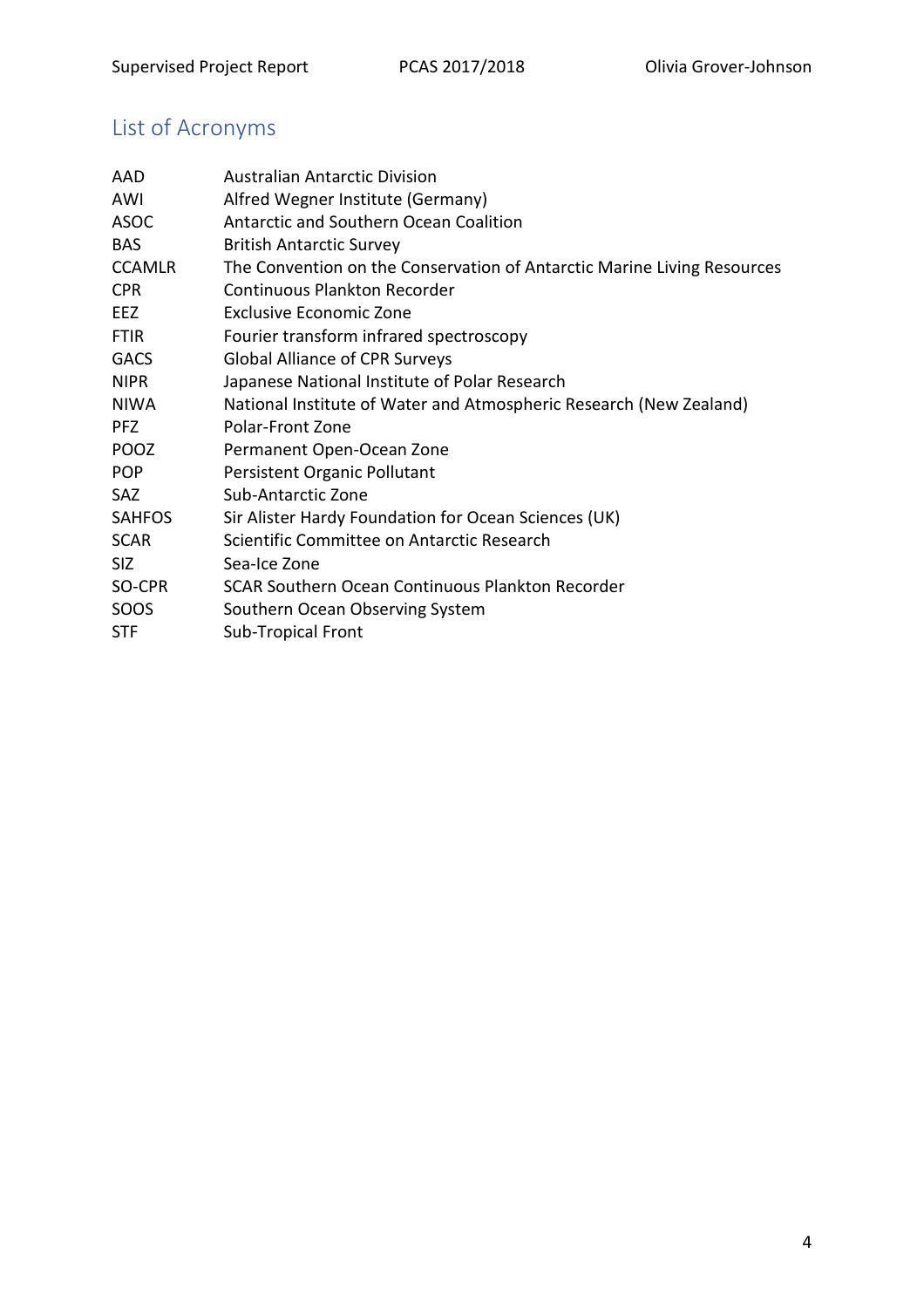## Introduction

Plastic pollution is well recognised as a major threat to the health of our oceans and the innumerable species that are dependent on them for survival. Much less visible to the naked eye is microplastic pollution. The problem was initially identified in 1972 (Carpenter et al. 1972), though it was only in 2004 that the term 'microplastic' was first used (Thompson et al. 2004). Microplastics are now also recognised as a significant threat to our marine ecosystems, though their abundance, distribution and impacts on marine organisms are only beginning to be understood. This issue is of increasing concern as plastic use skyrockets globally. Evidence of microplastics has now been found in all of our oceans (Thompson et al. 2004, Cole et al. 2011, Ivar do Sul and Costa 2014, GESAMP 2016, Andrady 2017, Auta et al. 2017, Avio et al. 2017, Galloway and Lewis 2017, Isobe et al. 2017). Alarmingly, this includes very recent findings from waters around the Antarctic continent (Cincinelli et al. 2017, Isobe et al. 2017, Munari et al. 2017, Waller et al. 2017), places that were previously considered the most remote and pristine (Ainley 2004, Halpern et al. 2008).

Microplastics are defined as plastic fragments that are less than 5 millimetres in diameter, and can be as small as a few microns across (Arthur et al. 2008, GESAMP 2015). They are categorized as primary or secondary microplastics. Primary microplastics are deliberately engineered for uses such as the micro-beads in personal hygiene and cosmetic products, or as the pre-production pellets to make common plastic products (Cole et al. 2011, Andrady 2017). Secondary microplastics come from the fragmentation and degradation of plastics (Andrady 2011, Cole et al. 2011). The makeup of these microplastics reflects the most common plastics that are used industrially: Polyethyelene (PE), Polypropylene (PP), Polystyrene (PS), Polyethylene terephthalate (PET), and Polyvinyl chloride (PVC)(Andrady 2011).

Microplastics enter our oceans from a range of sources including land-based litter transported via rivers and other waterways, waste water outlets and accidental or indiscriminate loss of fishing materials (Andrady 2011, Cole et al. 2011). There is a growing body of research demonstrating that microplastics are having an impact on a wide variety of marine organisms, mostly via ingestion (Cole et al. 2013, Wright et al. 2013b). One of the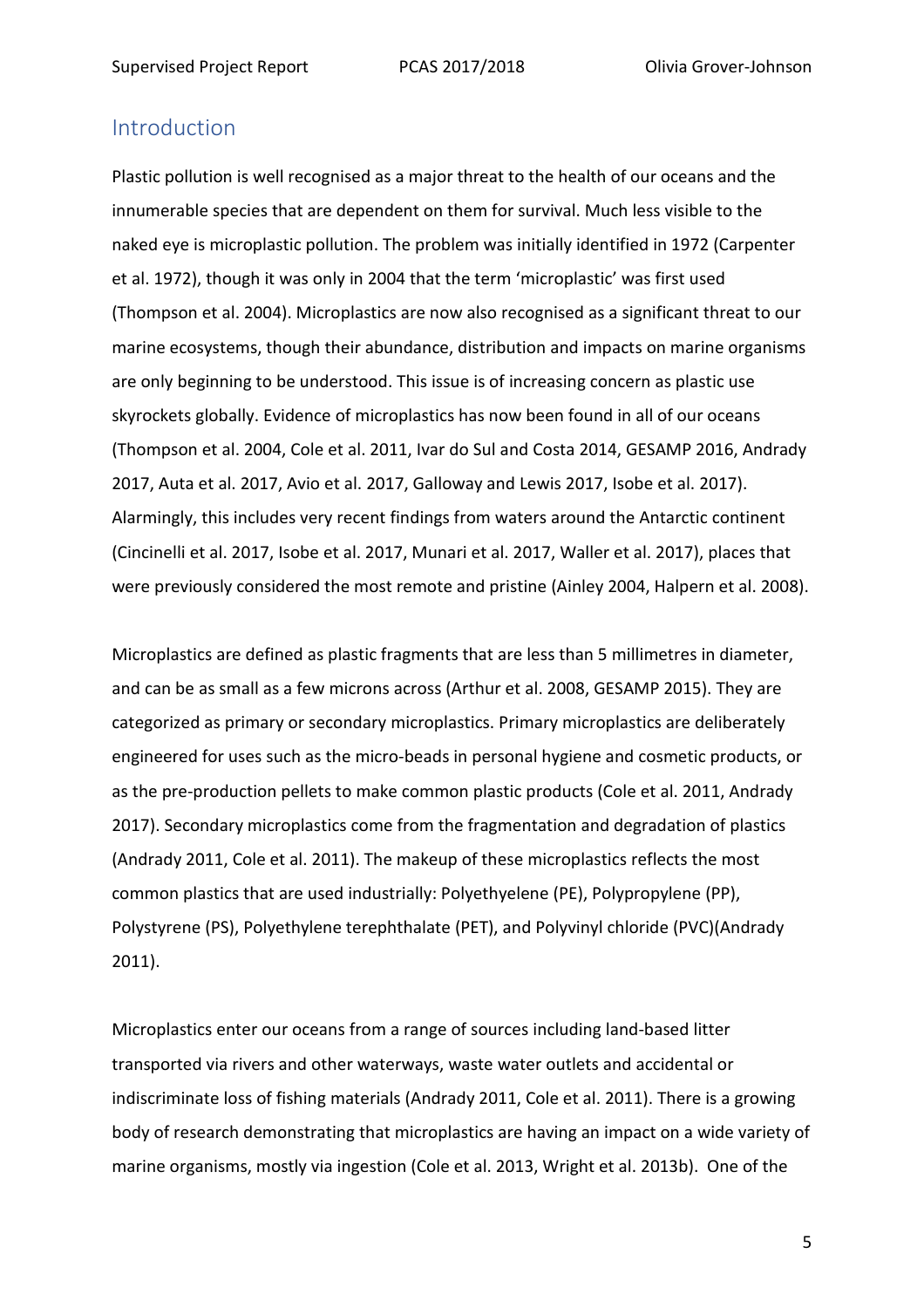principal concerns about the potential toxicity of microplastics to marine organisms is their ability to readily adsorb and concentrate persistent organic pollutants (POPs)(Teuten et al. 2009, GESAMP 2015, Gaw et al. 2016, GESAMP 2016). Thus microplastics are acting as a vector for comparatively high concentrations of POPs to be ingested by, and thereby cause harm to marine organisms (Teuten et al. 2009, Wright et al. 2013a, Wright et al. 2013b, GESAMP 2015, 2016).

Despite the rapidly growing volume of research on marine microplastics (Barboza and Gimenez 2015), it wasn't until 2017 that researchers began to consider the Southern Ocean and Antarctic regions (Isobe et al. 2017, Waller et al. 2017). Although there had been reports on macroplastics in the Southern Ocean (Barnes et al. 2010), the region was thought to be relatively unaffected by microplastic pollution (Halpern et al. 2008, Waller et al. 2017). Recent findings have now demonstrated that microplastics have indeed reached the Southern Ocean (Isobe et al. 2017, Waller et al. 2017). The majority of the data that exists about microplastics in the Southern Ocean comes from studies around the Antarctic Peninsula and the Sub-Antarctic Islands such as the South Shetland Islands and South Georgia (Waller et al. 2017). Only one study presents information about microplastics in the East Antarctic region of the Southern Ocean (Isobe et al. 2017), and two very recent Italian studies present findings from the Ross Sea (Cincinelli et al. 2017, Munari et al. 2017).

By 2017, the problem had reached the attention of key scientific bodies responsible for the monitoring and protection of Antarctic environments and marine species (ie: CCAMLR, ASOC). Consequently, microplastics have been identified as a '*serious and emerging threat'* (CCAMLR 2016, ASOC 2017). Both CCAMLR and ASOC have called for urgent research into the matter.

ASOC identified the Continuous Plankton Recorder (CPR) surveys, which have been in operation for many years in the Southern Ocean, as a potential source of critical information about the prevalence of microplastics around Antarctica (ASOC 2017). The CPR is a method of sampling plankton species by towing an instrument behind a vessel as it traverses the ocean (Thompson et al. 2004). It provides a valuable tool for monitoring plankton species composition, abundance and distribution over time. Although it was not specifically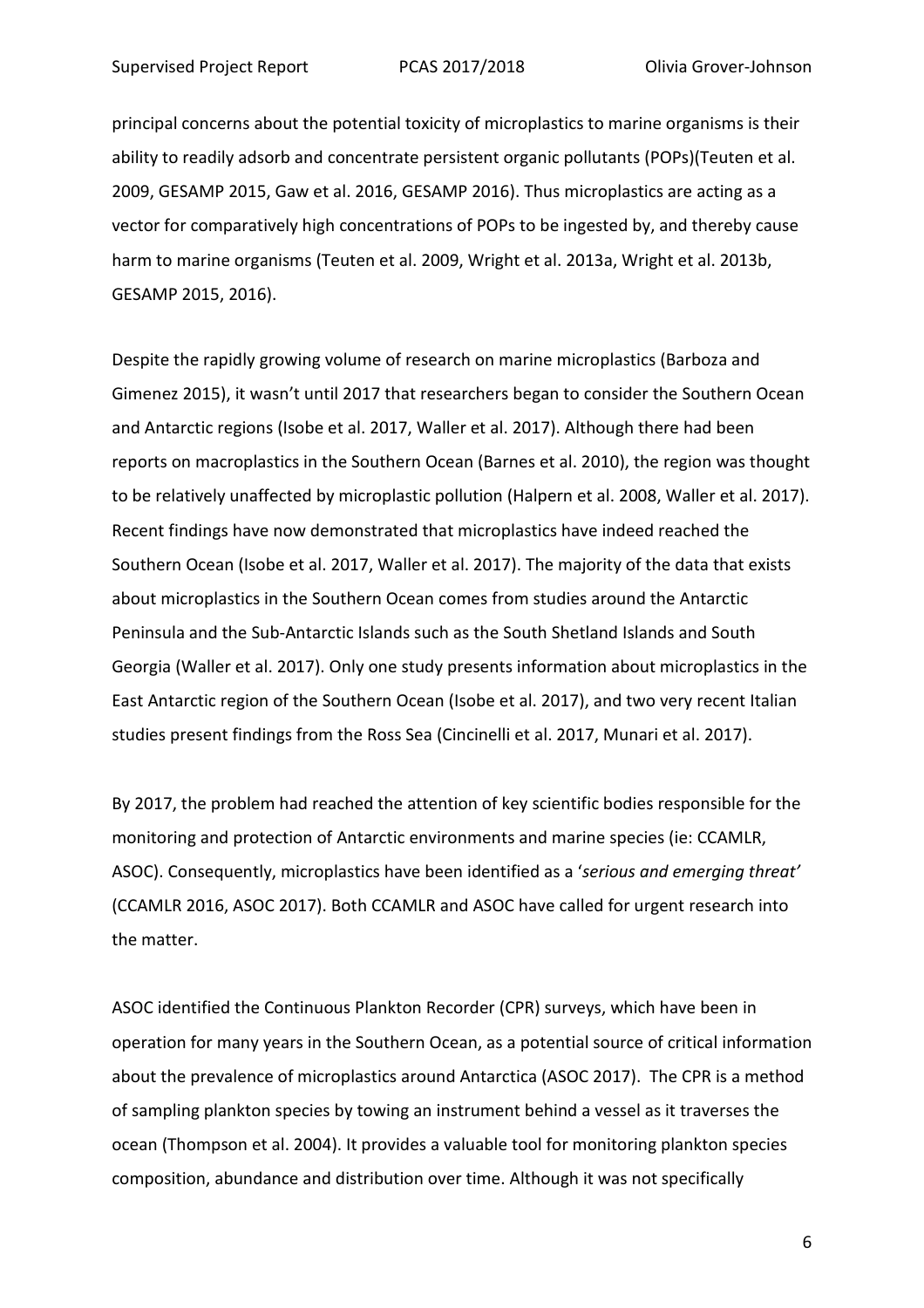designed for microplastic sampling, the CPR has been in use in European waters since the 1960s, and subsequent investigation has revealed rising levels of microplastics in the CPR from this region (Thompson et al. 2004, Cole et al. 2011).

In the Southern Ocean, CPR surveys began in 1991 (Hosie et al. 2003). This monitoring program is run by the SCAR Southern Ocean CPR survey (SO-CPR), a collaboration between the Australian Antarctic Division (AAD), Japanese National Institute of Polar Research (NIPR), the National Institute of Water and Atmospheric Research from New Zealand (NIWA), Alfred Wegner Institute from Germany (AWI), and the UK-based British Antarctic Survey (BAS) and Sir Alister Hardy Foundation for Ocean Science (SAHFOS). The objective of the SO-CPR survey is to monitor the species composition, abundance, and distribution of plankton in Antarctic waters over time (Hosie et al. 2003, Robinson et al. 2014). Since mid-late 2000s, some of these organisations also began recording information about microplastics identified in the CPR samples.

The present paper sets out to comprehensively report on the current information available about microplastics in the Southern Ocean: their sources, abundance, and impact on Antarctic marine biota. It will present hitherto unpublished data about microplastics in the Southern Ocean from the CPR records collected by the AAD and NIWA. This new data affords an opportunity to assess the use of the CPR as an ongoing tool for the monitoring of microplastics as suggested by ASOC and CCAMLR, and to propose an appropriate research program to address key questions and gaps in current knowledge.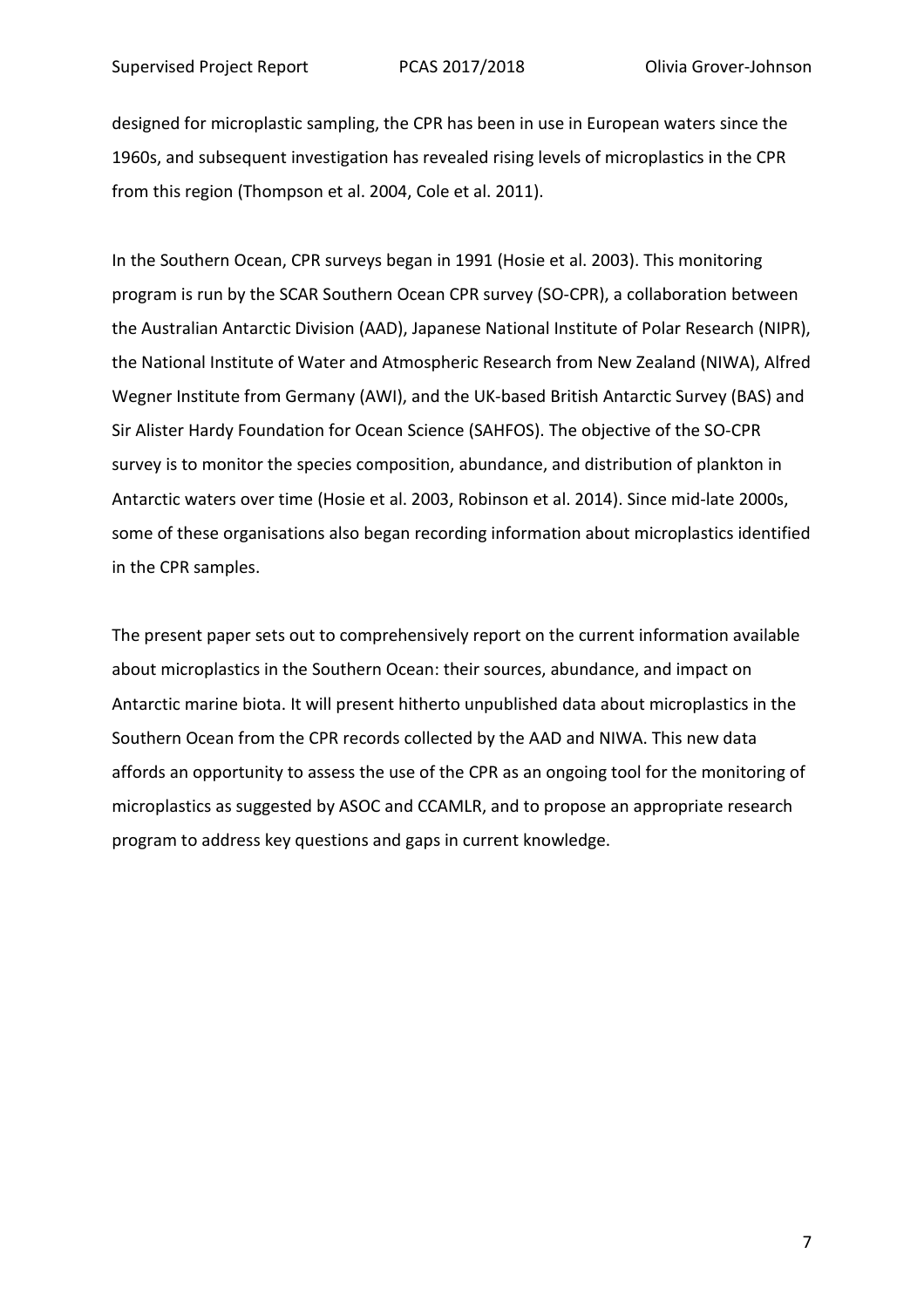### Microplastics in the Southern Ocean: current knowledge

In the Southern Ocean, the local sources of microplastic pollution are the wastewater of research stations, science field camps, and research, tourist and fishing vessels (Waller et al. 2017). The breakdown of macroplastics such as fishing gear lost overboard by commercial fishing vessels, and other macroplastic pollutants lost directly to the environment from tourist-, research-, supply- and fishing-vessels also contribute (Waller et al. 2017). There is an unknown quantity of microplastics that may be transported from distant oceans and sources via ocean currents and winds (Waller et al. 2017).

In a 2017 review, Waller et al make an estimate of the relative contribution to microplastic pollution from local sources. Their estimate is based on figures on the use of personal care and cosmetics products, microfiber losses from laundering, and the data regarding the number of person-days in the Antarctic. Waller et al presented estimates of 44-500 kg of microplastic particles entering the southern ocean per decade from personal care products, and up to 25.5 billion plastic fibers per decade from laundering of synthetic fabrics (Waller et al. 2017). From these estimates, Waller et al. suggested that the microfibers from laundry that are in the wastewater will likely make a more substantial contribution when compared with the microplastics from personal care products (Waller et al. 2017). They also suggest that the local input of plastics makes up a relatively small contribution overall (Waller et al. 2017). These estimates are a useful first step in understanding the sources of microplastics in the Antarctic environment, however there has not yet been any empirical evidence reported to support these figures.

Waller's estimates assumed that wastewater treatment systems were in place, and that 90% of plastics were removed by this process. At the last review, only a little over half of the research stations on the Antarctic continent even had a wastewater treatment system (Gröndahl et al. 2009). Furthermore, the standard wastewater treatment systems that exist do not completely remove microplastics, particularly in the extreme weather conditions that they must operate at in the Antarctic (Gröndahl et al. 2009, Stark et al. 2015). At the time of writing, no information has been identified that reports on the discharge of microplastics from wastewater systems from any of these bases.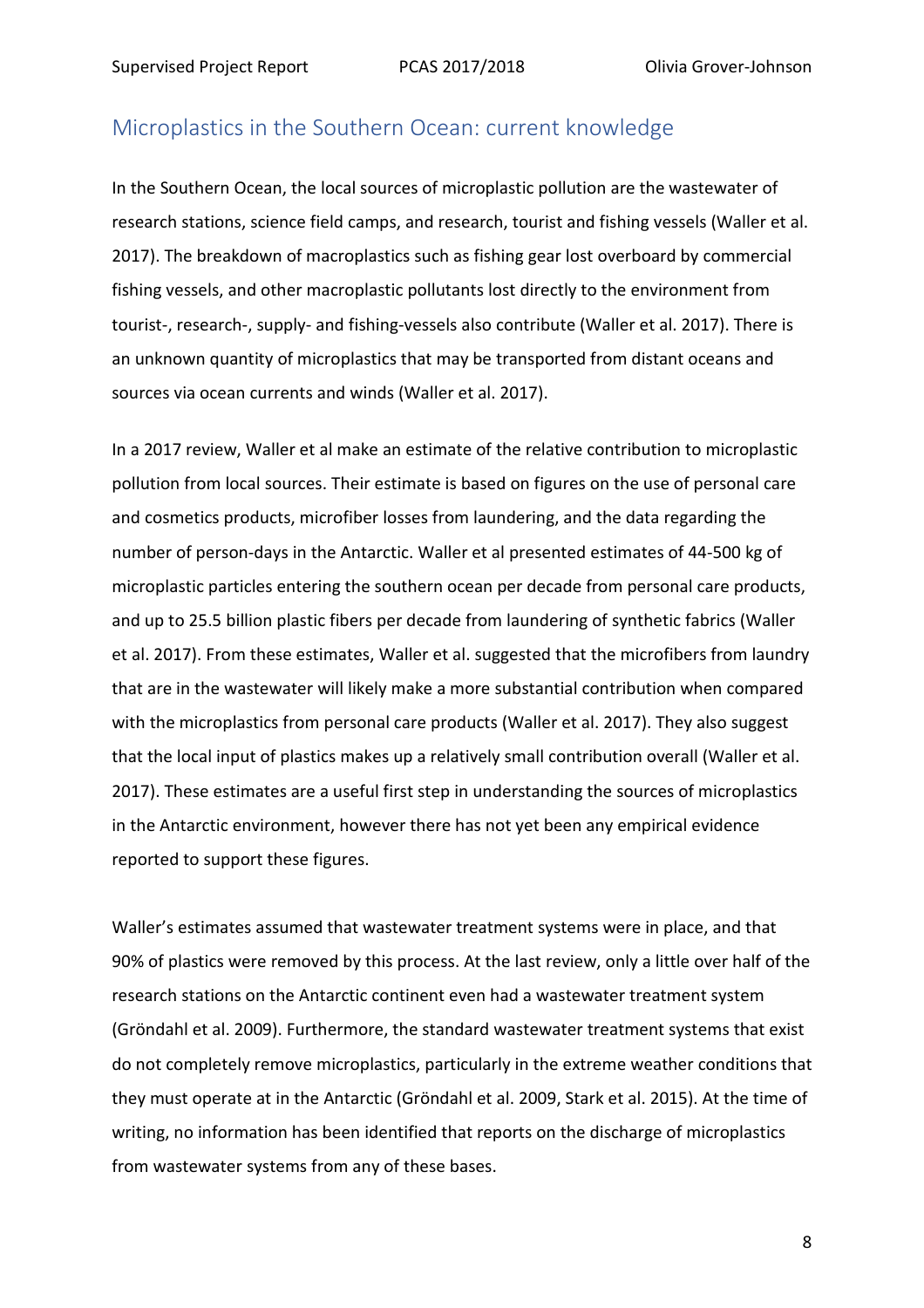The input of microplastics coming from the breakdown of macroplastic debris is not currently possible given the paucity of reliable data about macroplastics pollution in the Southern Ocean (Barnes et al. 2009, Barnes et al. 2010).

Very recently published findings from two Italian studies identified a trend in the distribution of microplastics in the Ross Sea. This trend suggests that research stations are actually making an important contribution to the microplastic pollution in the area (Cincinelli et al. 2017, Munari et al. 2017). Both studies report higher concentrations of microplastics in samples taken from close to the Italian base (Mario Zuchelli Station). They did not report any findings taken directly from wastewater outflows, so it is not possible to be certain that these findings are related to theoretically high concentrations of microplastics in the wastewater, or whether it may be other activities occurring in the area that are having this effect.

The findings do agree in some respects with estimates by Waller et al. (2017) in that the vast majority of microplastics identified in their samples were microfibers (Cincinelli et al. 2017, Munari et al. 2017) . In the article by Cininelli et al (2017), they go as far as suggesting that the high proportion of red and blue fibers could be indicative that the most important source of plastics is from the laundering of the clothing. The Italian Antarctic uniform is mostly red and blue, though no direct comparison is made with fibers known to come from these items. Contrary to these findings, Munari et al (2017) report that the highest proportions of microplastics identified from sediment samples were of styrenebutadienestyre copolymer (SBS), which is a material commonly used in pneumatic tires, soles of shoes, and waterproofing systems. This difference may simply reflect different sampling techniques and thus the identification of differently weighted microplastics and their subsequent distribution in the environment.

The properties and toxicity of untreated wastewater at Davis Station (Aus), in East Antarctica have been investigated recently (Stark et al. 2015, Stark et al. 2016a, Stark et al. 2016b). The wastewater is similar to standard municipal wastewater, containing human waste, domestic waste (from kitchens and bathrooms), and light industrial waste (from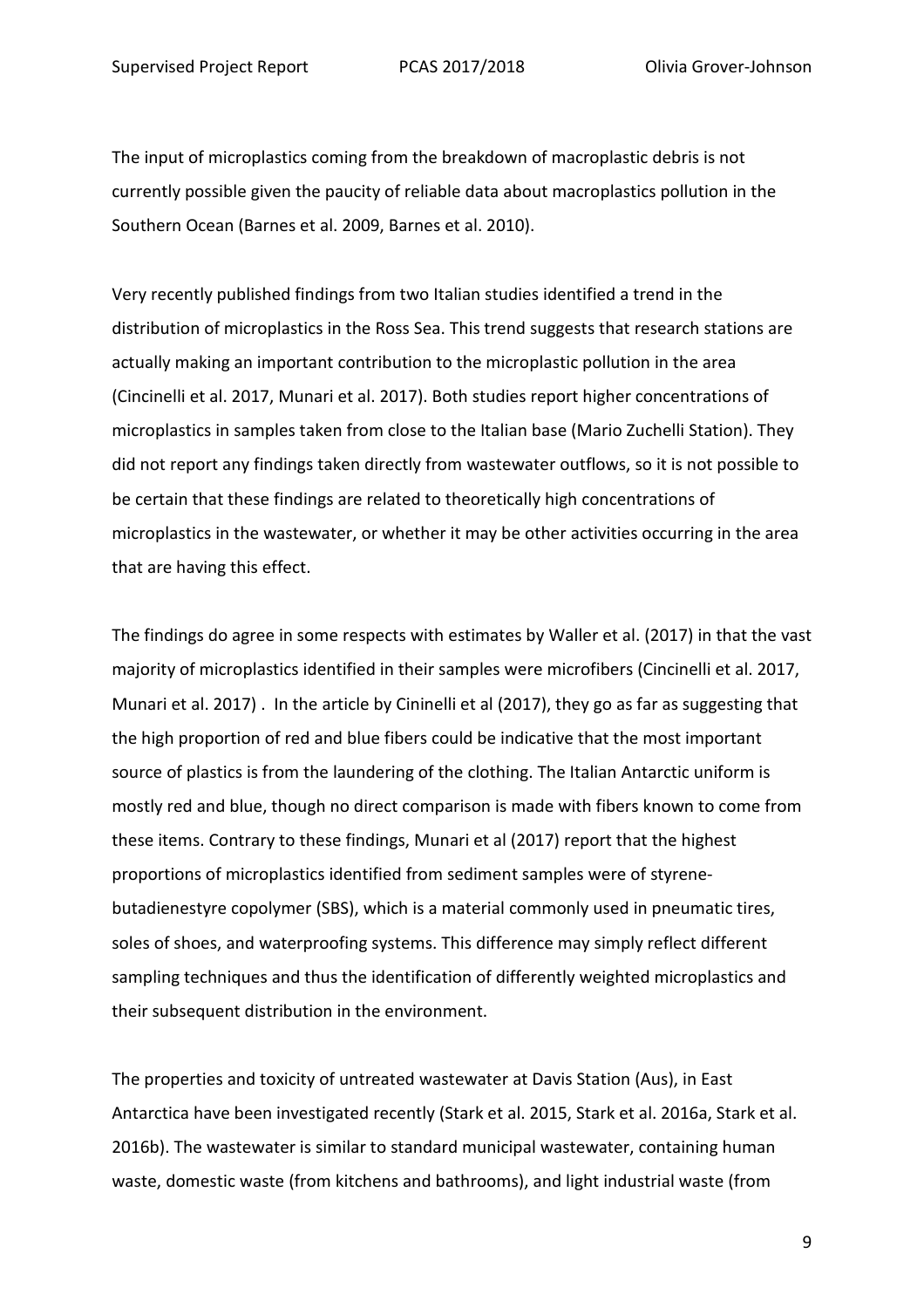workshops, laboratories, and medical facilities) (Stark et al. 2016b). The latter also contains contaminants such as metals and persistent organic compounds (Stark et al. 2016a). A number of studies have investigated the distribution and dispersal of wastewater around Antarctic stations using different identifying features: microbes (Hughes, 2003; Hughes and Thompson, 2004); chemicals e.g. PBDEs (Hale et al., 2008) and hydrocarbons (Kennicutt et al., 1995); and sewage molecular markers (Martins et al., 2012). There is no data that adequately describes how microplastics distribute and disperse and whether their pattern follows that of wastewater or whether their dispersal pattern is influenced by other mechanism. There are no studies to date that specifically investigate the occurrence of microplastics in the wastewater from Antarctic stations.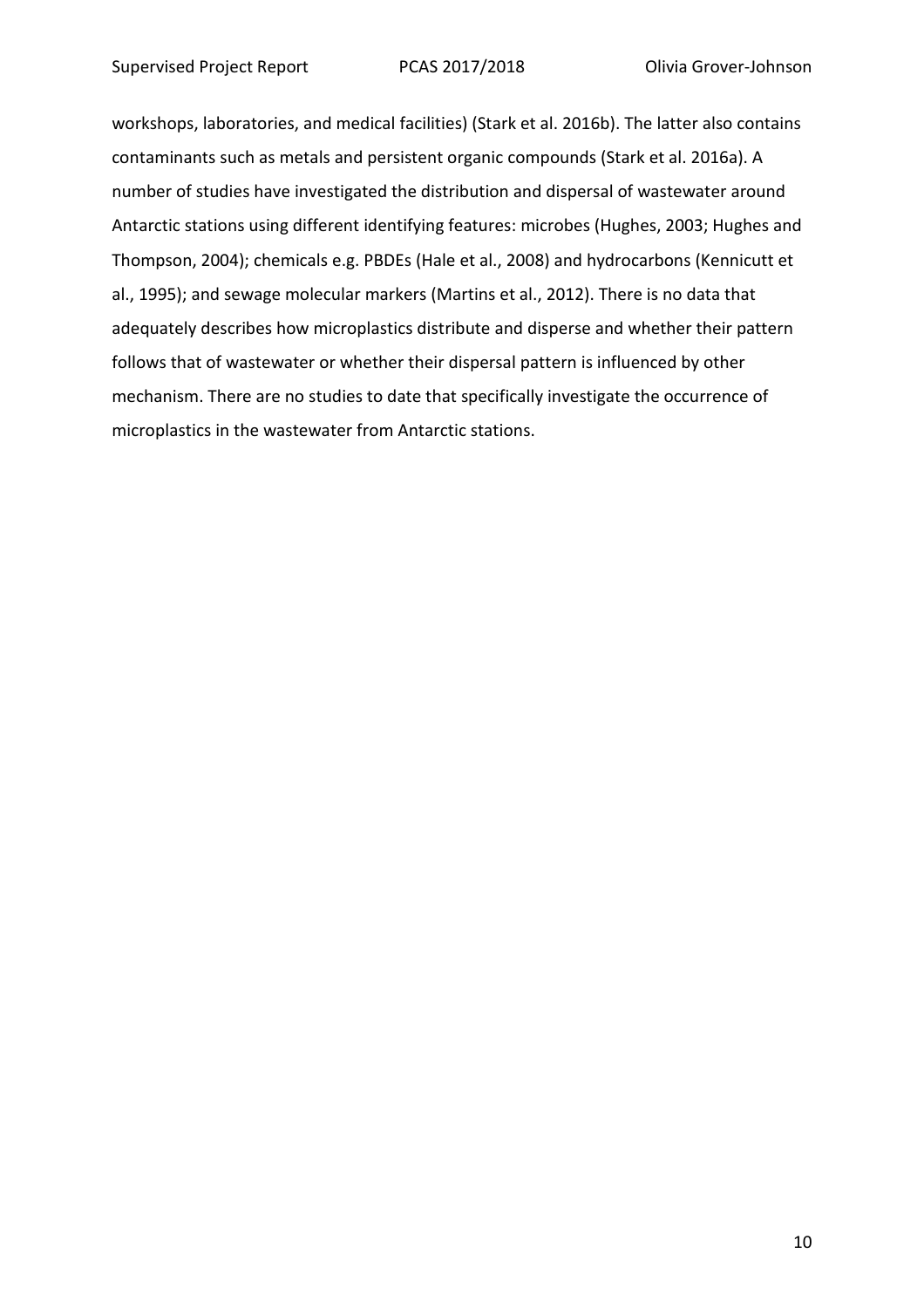# New findings from the Southern Ocean Continuous Plankton Recorder (SO-CPR)

#### Overview

In light of the emerging evidence of microplastics in the Southern Ocean, the SO-CPR survey was identified as a potential source of information about microplastics. The scale of the CPR is enormous. For example, between 1991 and 2011 there were more than 400 separate CPR "tows" made by AAD ships, which provided sampling records for more than 36,000 nautical miles (Robinson et al. 2014). A "tow" describes the use of a single sampling filter in the CPR unit from when it was put in the water until when it was retrieved again (Robinson et al. 2014), a single filter can be used over approximately 450 nautical miles (Robinson et al. 2014).

The CPR has previously been used to investigate microplastics in the Northern Atlantic Ocean (Cole et al. 2011). At recent meetings by the Scientific Committee of CCAMLR in 2017, the CPR was identified as plausible tool for the monitoring of microplastics in the Southern Ocean (CCAMLR 2016, ASOC 2017). In fact, since the mid- late- 2000s, staff at the AAD and NIWA had already begun to record information about microplastics that were identified in the CPR samples. However, this data has not been reported until now, and it has also never made publically available on the SO-CPR database.

The AAD has been performing CPR tows and monitoring the Southern Ocean area south of Australia between 60°E and 160°E (Robinson et al. 2014). Since 2010, they began documenting findings about microplastics. NIWA has also been involved in the SO-CPR monitoring program since 2008, collecting samples from New Zealand's Exclusive Economic Zone (EEZ), the Ross Sea and the transit area between them (Robinson et al. 2014). NIWA has recorded data for microplastics since starting their program in 2008.

The principal objectives of both the AAD and NIWA's program with the SO-CPR survey is "*to map changes in the quantitative distribution of epipelagic plankton, including phytoplankton, zooplankton and euphausiid (krill) life stages*" (Robinson et al. 2014). They follow strict sampling and identification protocols determined by the SAHFOS and SO-CPR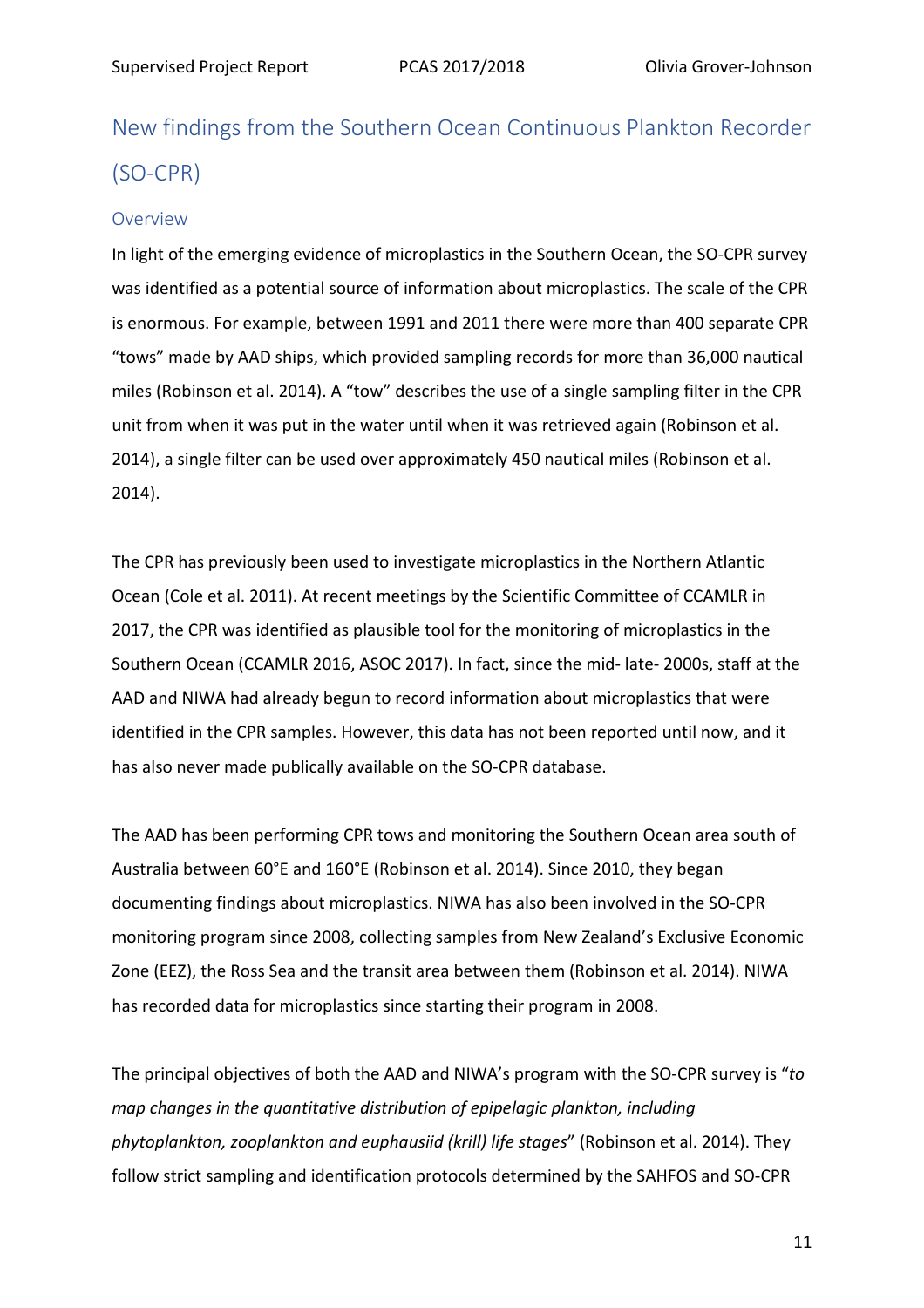surveys. A microplastics identification and recording protocol was developed by SAHFOS and distributed among CPR analysts at NIWA and the AAD working on the SO-CPR.

#### Methodology

The new data on microplastics presented in this report has been collected and analysed by specialist staff at NIWA (Robinson et al. 2014) and the AAD (Hosie 2017), who contribute to the SO-CPR database. The methodology has therefore been designed with the primary objective of characterizing the distribution and abundance of plankton species in the Southern Ocean. A secondary objective of their research has been to record observations of microplastics in the samples. The methodology reported here is a simplified version of the methods reported in (Robinson et al. 2014), focusing on the processes relevant to microplastic sampling and identification. Much of the methodology from that report relating to plankton has been excluded in this report for simplicity.

#### *Vessels and dates*

Sample collection for the AAD has been done by the multi-purpose research and re-supply vessel the *Aurora Australis*. NIWA collaborated with the commercial fishing company, Sanford Limited who provided the opportunity for the CPR tows to occur from one of their fishing vessels, the *FV San Aotea II.*

The *Aurora Australis* makes numerous trips between Hobart (Tasmania, Australia) and the four Australian research stations (Casey, Davis, Mawson and Macquarie Island), as well as other journeys. During these transits it tows a CPR instrument. Figure 1 illustrates the locations and paths of the CPR tows completed by *Aurora Australis* that have been included in the analysis for this report. These occurred between 2010 and 2015.

The ship *FV San Aotea II* travels to and from the Ross Sea to fish for Antarctic toothfish (Dissostichus mawsoni). It was used for CPR tows during its summer fishing voyages to the Ross Sea every year from 2008-2013. The *San Aotea II* undertook 10 different transits (5 southwards and 5 northwards) between New Zealand the Ross Sea in the Antarctic fishing season (December-February) in this period. For each transit, multiple separate tows of the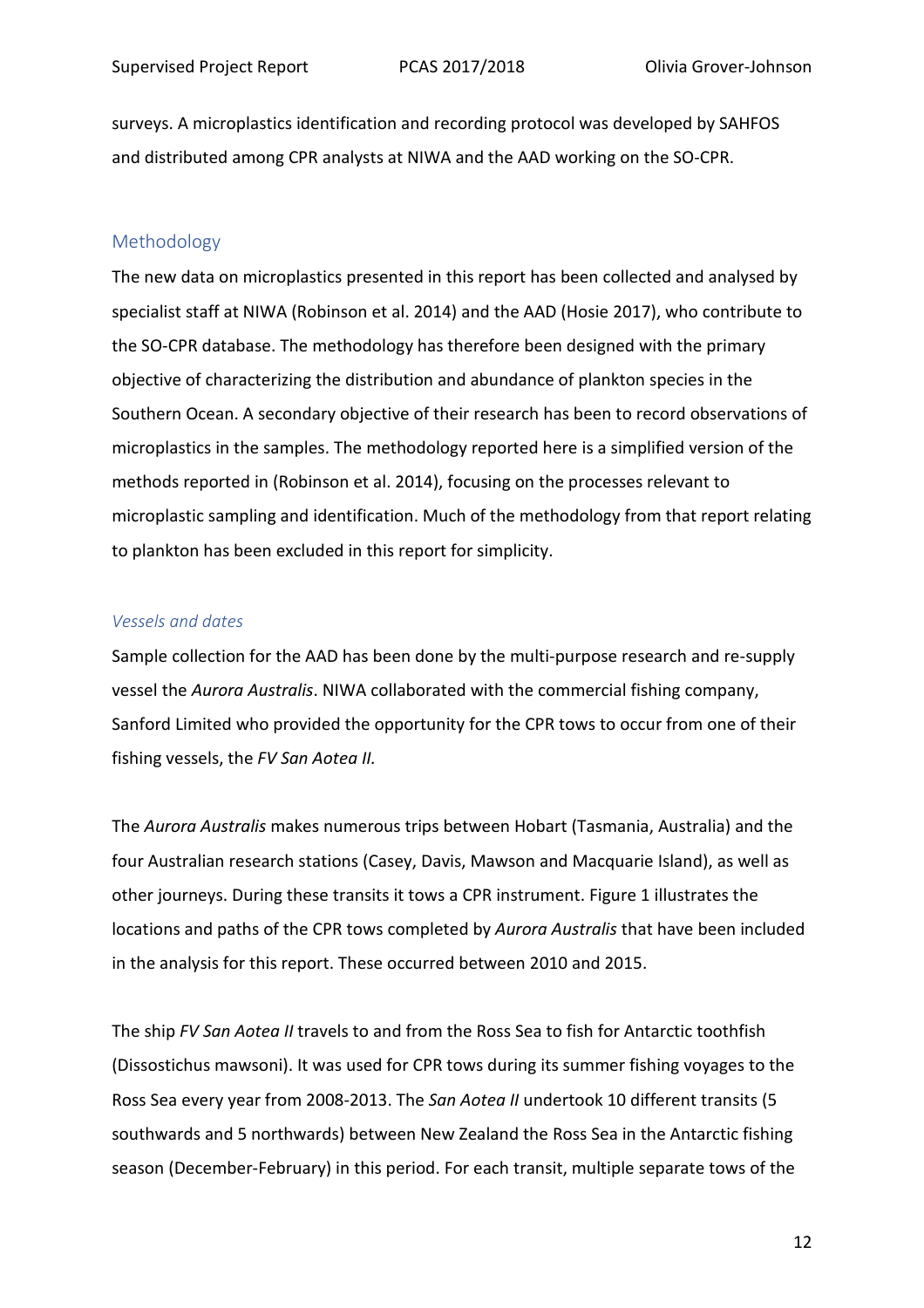CPR occurred. The *FV San Aotea II* would leave the New Zealand port of Timaru around November/December and return in January/February. The CPR tows completed by the *FV San Aotea II* are illustrated in Figure 2.

The crew aboard these vessels were trained to deploy and retrieve the CPR at regular intervals. Specific training was provided to a dedicated 'CPR handler' to operate the instrument, this included (1) loading internal cassettes with new silks (2) adding buffered formaldehyde to the cassette storage tank, (3) loading the cassettes into the main body of the CPR and making sure the gears were meshed, (4) deploying and towing the CPR, (5) retrieving the sampled silks, labelling, preserving them, and recording hourly GPS time and position data. Training and support with sampling protocols were provided to the CPR analysts by SO-CPR, and SAHFOS (Robinson et al. 2014). There is only one CPR analyst working for NIWA and one working for the AAD.

**Figure 1: Map indicating the location of CPR tows made by the vessel Aurora Australis between 2010 and 2015.** 

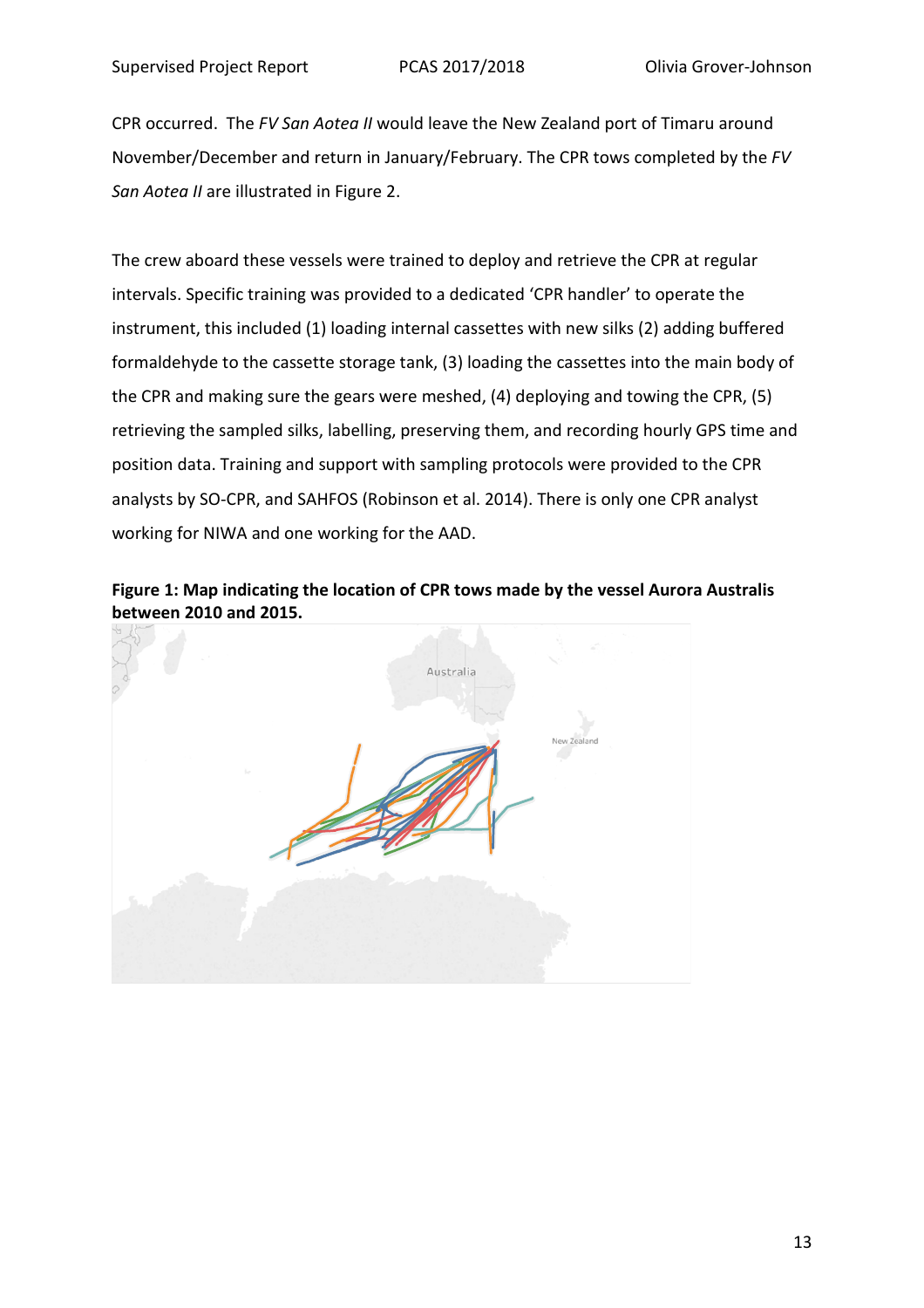

**Figure 2: Map indicating the location of CPR tows made by the vessel** *San Aotea II* **between 2008 and 2013.** 

#### *Study Area*

For the purpose of this report, the Ross sea region has been defined as the area between New Zealand and the Ross Sea, which lies between 160°E and 150°W and south of 40°S. This area is within the FAO/CCAMLR statistical area 88.

The East Antarctic region defines the ocean between 60°E and 160°E, and south of the Sub-Tropical Front. This is largely contained within FAO/CCAMLR statistical areas 58 (between longitudes 80° and 150°E). This area has had a comparatively large amount of CPR sampling done since 1991.

#### *Sample collection: The Continuous Plankton Recorder*

This CPR is an instrument that is towed approximately 100m behind the ship, which can continue to travel at normal cruising speeds while it is deployed. It is towed horizontally at a depth of approximately 10 metres. While it is being towed, water enters a small opening (12.7 Å  $\sim$  12.7 mm) at the front of the unit. The water then passes through a collecting silk, which has a mesh size that filters out particles larger than 270 μm. An external propeller advances the collecting silk at a rate of 1cm per nautical mile, irrespective of boat speed. A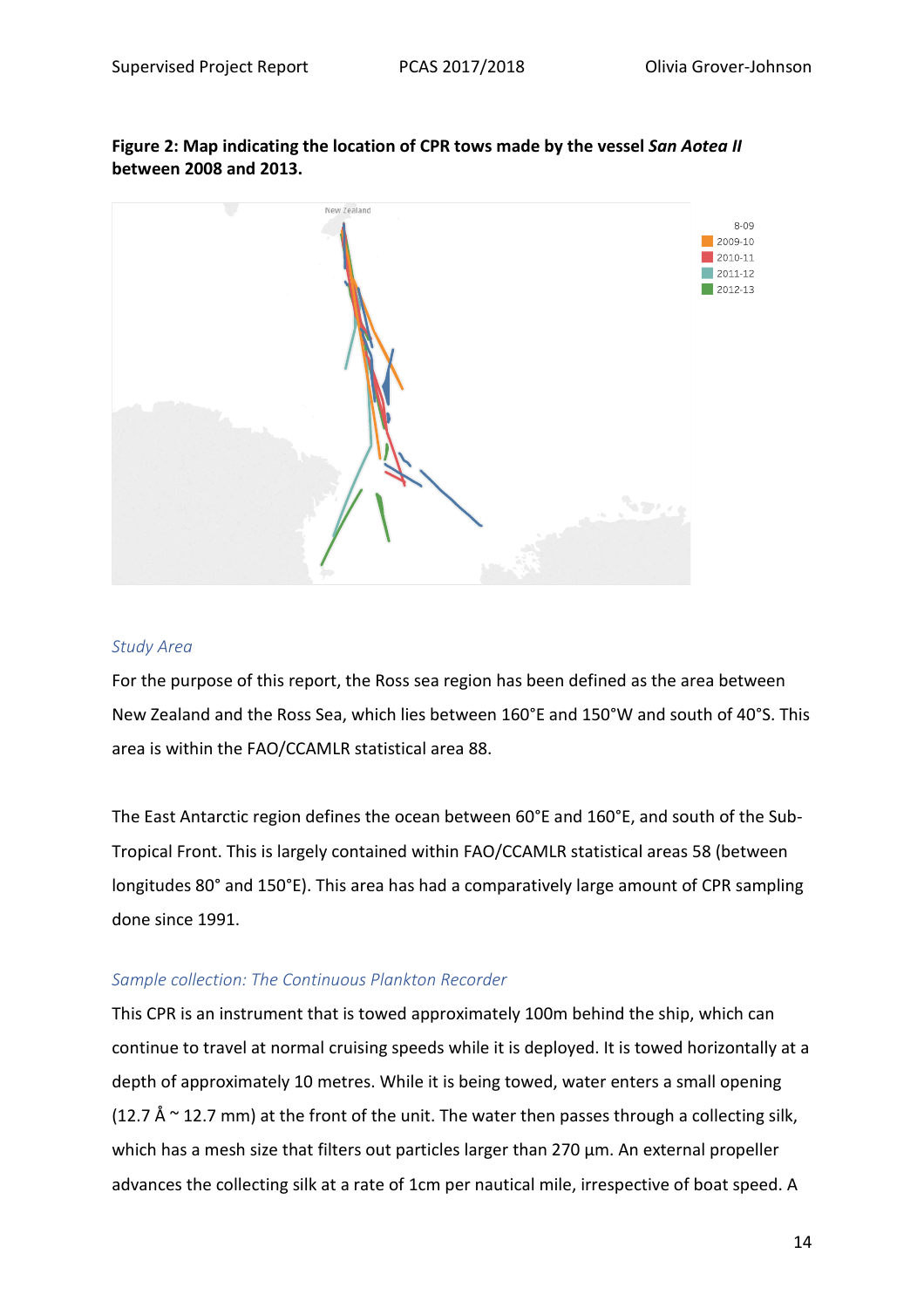second silk, the 'covering' silk, is used to cover the collecting silk and protect the particles it has collected once it is no longer being exposed to the ocean water influx. The two silks trap the plankton, microplastics and other debris between the two layers, and are then rolled up and put into a storage tank containing 40% formaldehyde for preservation of the plankton. Each silk is 6 m long, and can be used over a maximum of 450 nautical miles in a single tow. Variable ocean conditions affect the ships passage through the ocean, so the length of individual tows can be variable, for example a rough sea with large swells (larger vertical undulation) will result in a shorter horizontal tow distance. Sampling silks, once retrieved, were preserved in individual jars, labelled, and returned to the laboratory when the ship returned to New Zealand.

#### *Sample Analysis*

Once returned to the laboratory, the pairs of silks are unrolled and cut into segments that represent approximately 5 nautical miles of towing distance. A Phytoplankton Colour Index (PCI) number is assigned to each segment, and is indicative of the dominant phytoplankton group. This is a non-invasive process, thus should not impact on microplastic identification.

Each segment of silk was then rinsed off into individual sample containers to collect all zooplankton, microplastic and other debris from it. These samples, (each representing approximately a 5-nautical mile tow segment), were then viewed under a dissecting microscope using the SO-CPR Survey Method (Hosie et al. 2003). The primary purpose of the CPR analyst was to identify zooplankton to the lowest taxonomic level possible. The secondary aim of the CPR analyst, was to record the presence or absence of visualised microplastics.

The instructions to the CPR analysts were not more detailed than this, so the analyst at the AAD has followed the above methodology, as well as providing a count of the number of plastics in each segment, their size (Small ≤ 300µm, medium 300µm ≤ 2mm, large 2mm≤5mm, and x-large >5mm), their type (strand, bead or flake), and their colour (clear/transparent, blue, red, green, black, other). In samples analysed by NIWA, the presence of microplastics was reported (present = 1, absent = 0), but no formal count was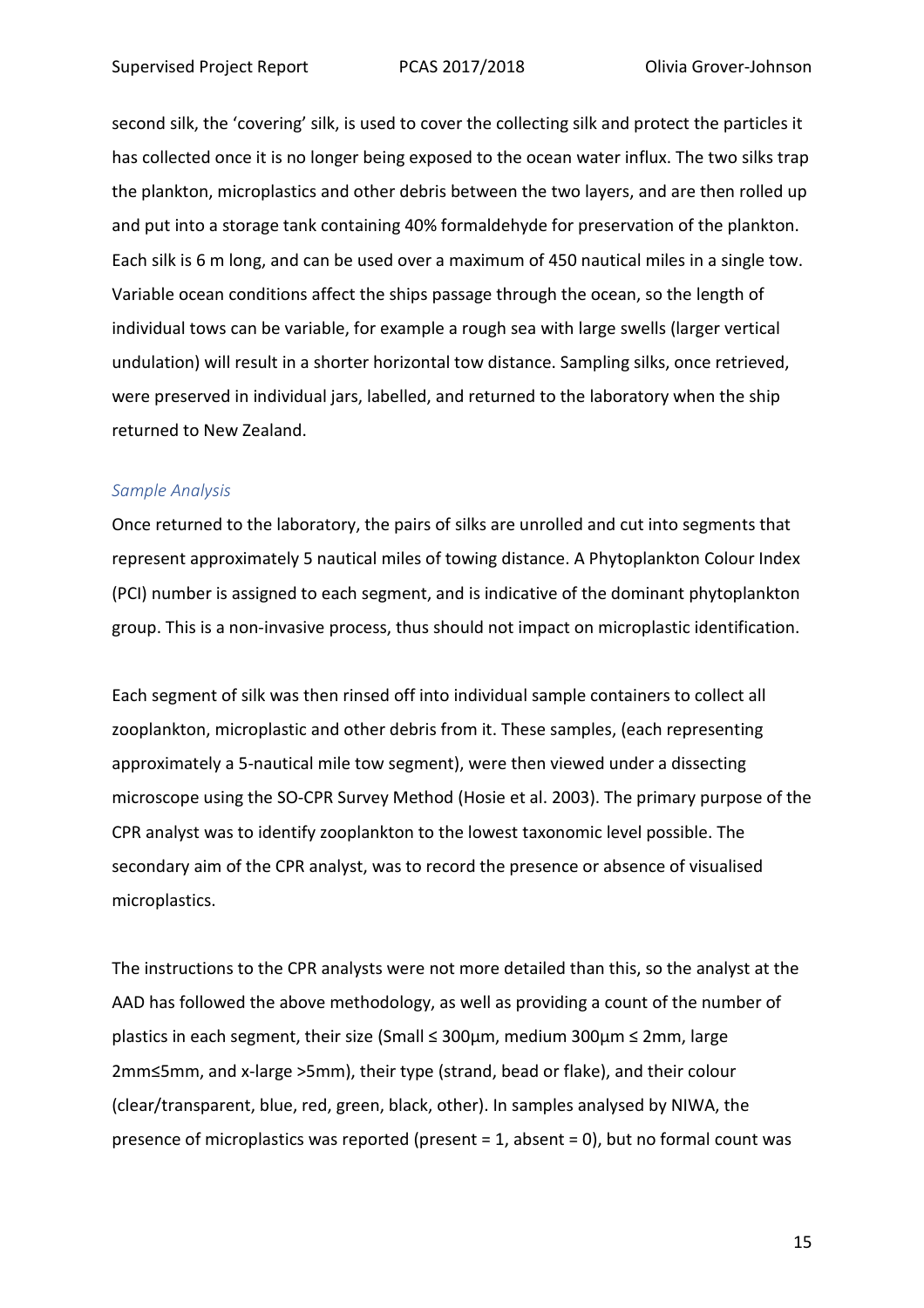made. The NIWA analyst did make notes of the colours of the microplastics identified, and sometimes reported the type of plastic.

Specific training and support with CPR sampling protocols were provided to the CPR analysts by SO-CPR, and SAHFOS. This included training in sampling protocols, the identification of zooplankton, and the use of the Phytoplankton Colour Index. This training also required the analyst to attend international plankton identification workshops and participate with quality control check. However no formal training on microplastic identification has occurred at this stage for any analysts. Data from both the AAD-CPR samples and the NZ-CPR samples are collated and stored in the SO-CPR data base, which is managed by the AAD in Hobart. Despite information regarding plankton being freely available, the data regarding microplastics has not been made public at this stage.

#### Results

The important features of each of the two analysed data sets are outlined in Table 1. The microplastics data from the AAD has come from a total of 92 separate CPR tows by the vessel *Aurora Australis* between 2010 and 2015. This represents a little over 33,000 nautical miles of distance travelled by the vessel, or just under 10,000 cubic metres of sea water filtered by the CPR. Only 41 microplastic particles were identified in the 7,170 CPR segments analysed. The *San Aotea II* collected CPR data for NIWA between 2008 and 2013, performing 43 separate tows representing almost 12,000 nautical miles. Over 3,500 cubic metres of sea water were filtered for the 2,378 CPR segments collected. NIWA have identified microplastics in 547 of these samples.

| Table 1: Key features of the analysed data sets from the CPR samples of the Australian Antarctic |                         |                    |  |  |
|--------------------------------------------------------------------------------------------------|-------------------------|--------------------|--|--|
| Division (AAD) and the National Institute of Water and Atmospheric research (NIWA).              |                         |                    |  |  |
|                                                                                                  | <b>Data Source</b>      |                    |  |  |
|                                                                                                  | <b>AAD</b>              | <b>NIWA</b>        |  |  |
| Ship                                                                                             | <b>Aurora Australis</b> | San Aotea II       |  |  |
| Seasons                                                                                          | 2010-2015               | 2008-2013          |  |  |
| Number of Tows                                                                                   | 92                      | 43                 |  |  |
| <b>CPR Segments</b>                                                                              | 7,170                   | 2,378              |  |  |
| <b>Nautical Miles</b>                                                                            | 33,103                  | 11,890             |  |  |
| Volume filtered $(m^3)$                                                                          | 9,888                   | $3,552^$           |  |  |
| Microplastics (particles)                                                                        | $41^*$                  | $547$ <sup>#</sup> |  |  |

# **Table 1: Key features of the analysed data sets from the CPR samples of the Australian Antarctic**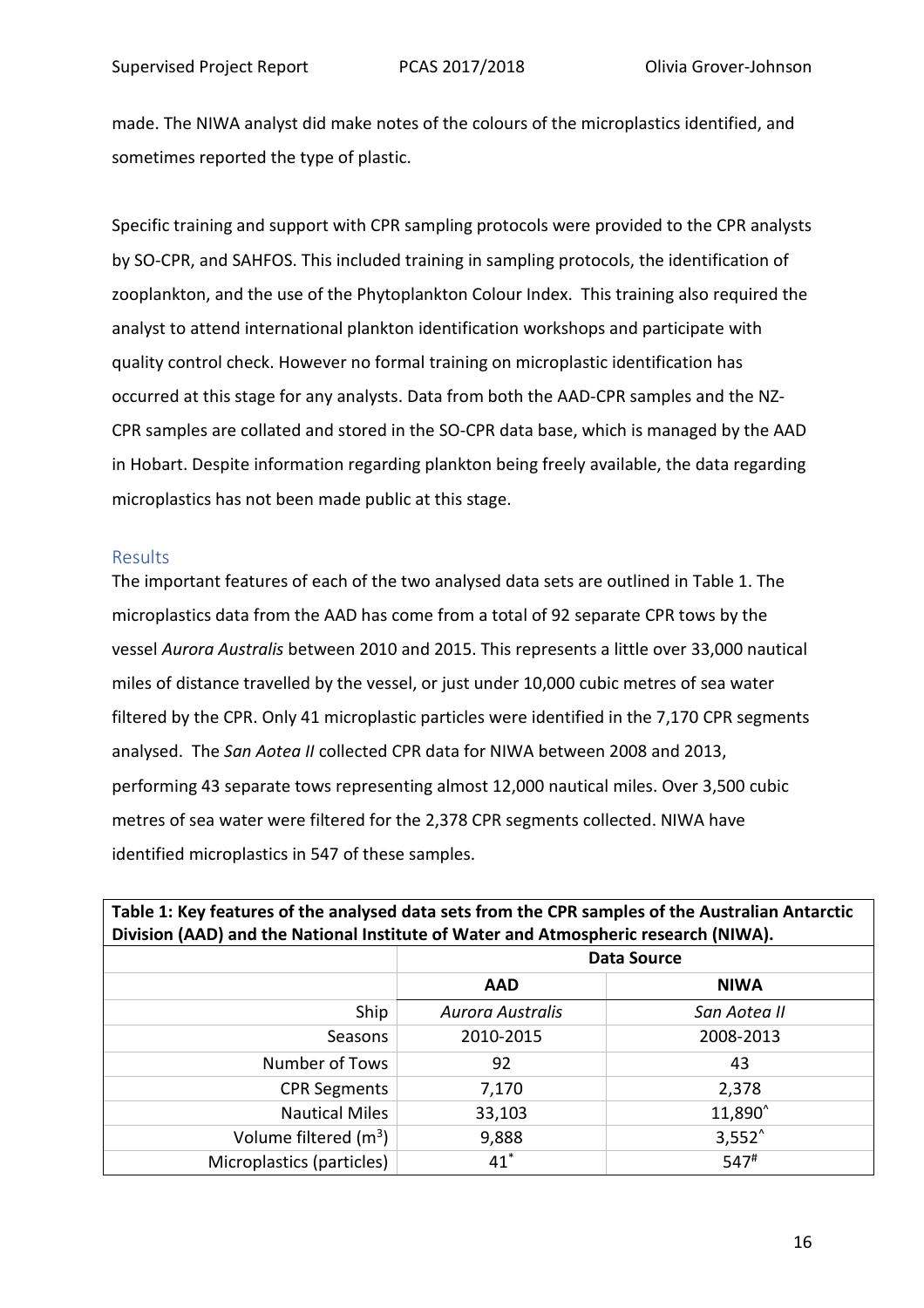| Average microplastic concentration | 24 Y | 54 V |  |
|------------------------------------|------|------|--|
| (particles m <sup>-3</sup> )       |      |      |  |

^ This is an estimate based on the number of CPR segments analysed, assuming that each segment represents 5 nautical miles. Actual distances were not provided in the data-set made available to the author. Calculations for volume of sea-water filtered were also base on this assumption. \* Actual number of microplastics identified, # Number of segments with at least one microplastic particle present.

It is important to note that the number of microplastics reported by the AAD is the precise number of particles observed by the CPR analyst. Where more than one particle was identified in a single CPR segment, the number of particles in that segment was documented. The microplastic data collected by NIWA was recorded as 'presence' (1) or 'absence' (0) of microplastics for each CPR segment. Thus the number of microplastics reported represents the minimum number of particles identified in each sample. From all Southern Ocean CPR samples collected by the AAD and NIWA, the average concentration of microplastics is between  $1.24x10^{-3}$  and  $1.54x10^{-1}$  particles per meter<sup>3</sup>.

The AAD also reported other characteristics of the plastic particles identified, these are summarised in Table 2. Almost half of all particles identified were red. Most of the other particles were either blue or green, and there were a very small number of particles of other colours. All particles identified were classified as 'medium' size (300µm to 2mm). The vast majority of particles were 'strands' (monofilaments), with only one bead, and one flake identified.

| Table 2: Characteristics of microplastics reported in the AAD CRP |    |                                       |    |             |  |
|-------------------------------------------------------------------|----|---------------------------------------|----|-------------|--|
| Colour                                                            |    | <b>Size</b>                           |    | <b>Type</b> |  |
| Red 19                                                            |    | Small 0                               |    | Strands 39  |  |
| Blue 9                                                            |    | $(5.300 \mu m)$                       |    |             |  |
| Green 7                                                           |    | Medium 41                             |    | Beads 1     |  |
| Yellow 3                                                          |    | $(300 \mu m \text{ to } 2 \text{mm})$ |    |             |  |
| Clear <sub>2</sub>                                                |    | Large 0                               |    | Flakes 1    |  |
| Black 1                                                           |    | (2mm to 5mm)                          |    |             |  |
| Other 0                                                           |    | X-Large 0                             |    |             |  |
|                                                                   |    | (> 5mm)                               |    |             |  |
| Total                                                             | 41 |                                       | 41 | 41          |  |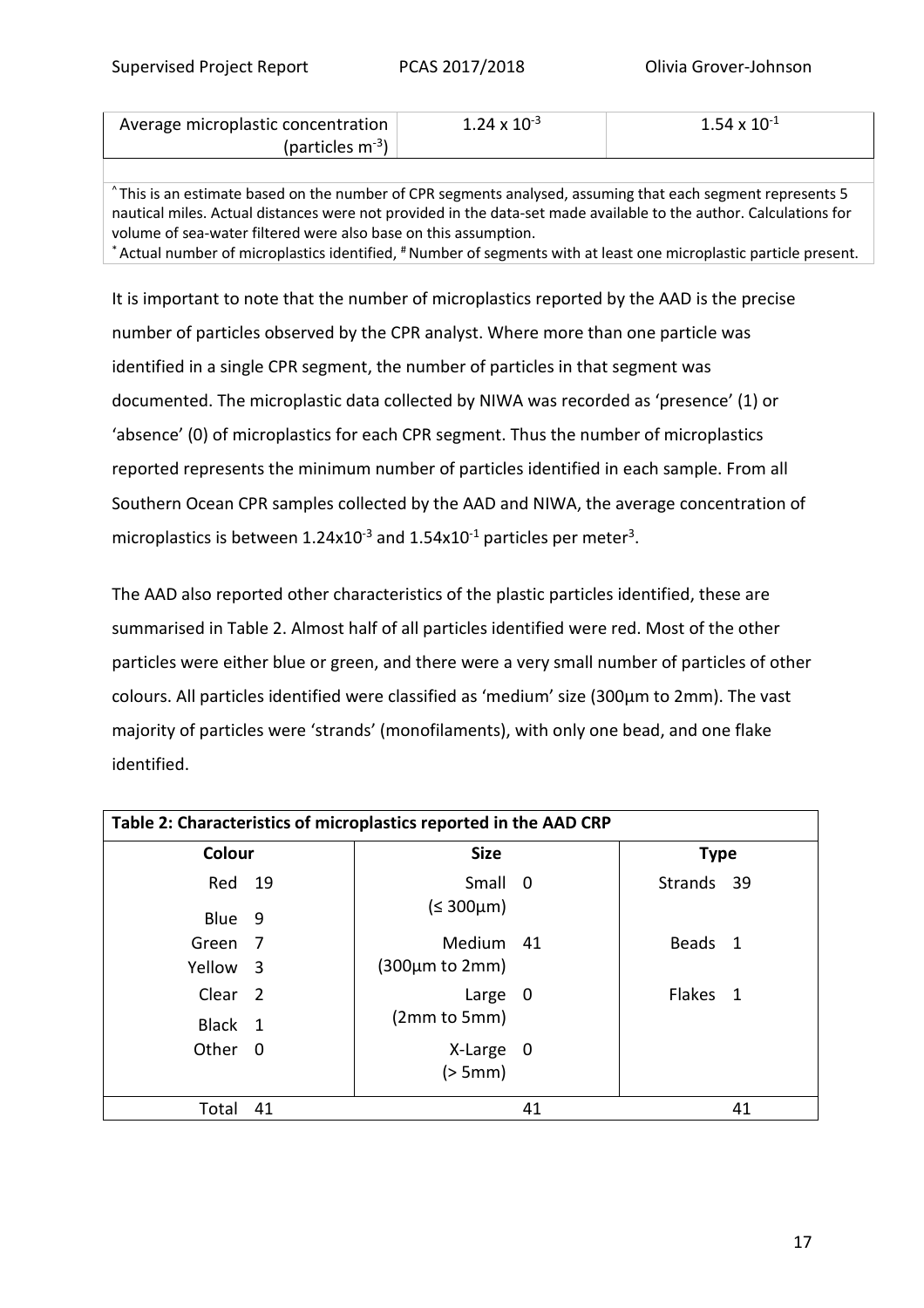In the NIWA dataset, CPR segments containing at least one microplastic particle were identified. Table 3 summarises the other microplastics data recorded by NIWA, though it must be examined with considerable caution as this was not in their protocol at the time of analysis, and the data is somewhat incomplete. At the time of analysis, the CPR analyst was only instructed to record 'presence' or 'absence' of microplastics for each segment, but did keep good notes on other characteristics that were identified. For each CPR segment, the colour of any and all microplastic particles were documented. Sometimes 2, 3 or even 4 colours were reported in a single CPR segment – this means that the total number of microplastics in that segment *may* reflect the actual number of colours identified. If only one colour was reported (eg: blue), there could still have been multiple blue particles in the sample. These figures should only be treated as indicative that the actual number of microplastics in the NIWA CPR samples is probably much higher than is formally documented. This data shows that red particles were probably most common, with blue, black, clear, yellow and green being successively less common. No data was recorded about particle size. The type of particle identified was inconsistently reported – when an entry in the data set was made at all, it would state that a 'thread' was present.

| Table 3: Characteristics of microplastics reported in the NIWA CPR                                          |      |                      |                                 |  |  |
|-------------------------------------------------------------------------------------------------------------|------|----------------------|---------------------------------|--|--|
| Particle Colour <sup>^</sup>                                                                                |      | <b>Particle Size</b> | <b>Particle Type</b>            |  |  |
| Red                                                                                                         | 403  |                      |                                 |  |  |
| Blue                                                                                                        | -224 | No data              | Inconsistently reported         |  |  |
| Yellow                                                                                                      | 60   |                      | (not part of protocol). Notes   |  |  |
| Black                                                                                                       | 110  |                      | next to each sample often       |  |  |
| Clear                                                                                                       | 94   |                      | report 'threads', but there are |  |  |
| Green                                                                                                       | 31   |                      | also many samples with no       |  |  |
| Other                                                                                                       | 6    |                      | information documented.         |  |  |
| Not reported                                                                                                | 4    |                      |                                 |  |  |
| Total                                                                                                       | 932  |                      |                                 |  |  |
| ^ The figures reported for 'colour' represent the number of times that each colour was reported in the      |      |                      |                                 |  |  |
| data set. When any microplastic particles were noted in a CPR segment, it was reported as particles         |      |                      |                                 |  |  |
| present (1) or absent (0), even when there were multiple particles present. However the analyst made a      |      |                      |                                 |  |  |
| note of the colour(s) of any/all plastic particles in the segment. Thus there were sometimes 2, 3 or even 4 |      |                      |                                 |  |  |
| colours reported in a single CPR segment - this means that the total number of microplastics in the CPR is  |      |                      |                                 |  |  |
| likely to be much higher than has been documented. This does not represent a formal count of plastic        |      |                      |                                 |  |  |

NIWA groups its findings about plankton from the CPR based on different oceanographic zones (Robinson et al. 2014). This means that the microplastic data can also be grouped in the same way. The relevant zones, from most northerly to most southerly, are the Sub-

particles, and is thus only discussed with extreme caution.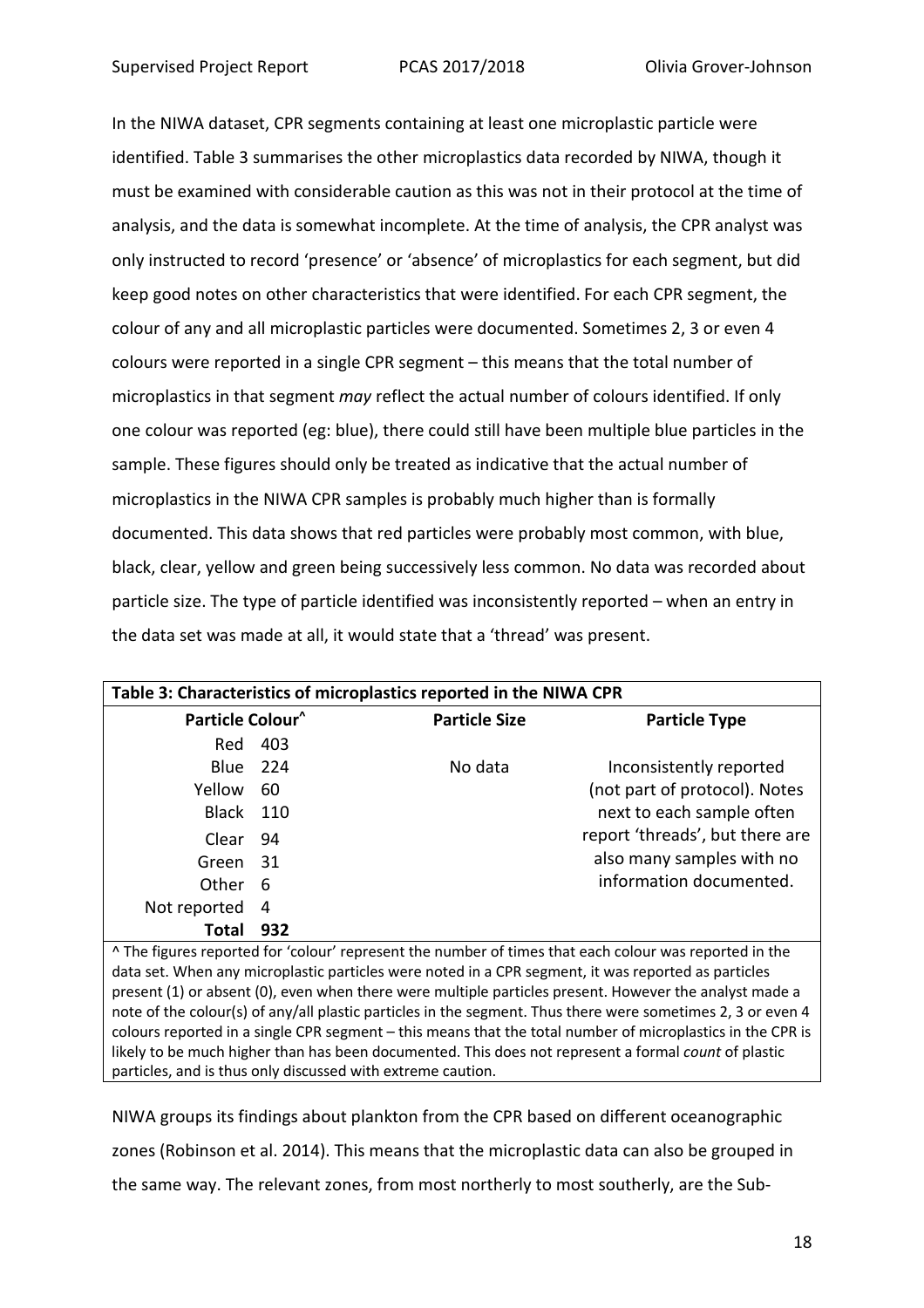Tropical Zone (STZ), the Sub-Antarctic Zone (SAZ), the Polar Frontal Zone (PFZ), the Permanent Open-Ocean Zone (POOZ) and the Sea-Ice Zone (SIZ). Table 4 summarises the following information for each zone: number of segments collected and analysed, the approximate volume of sea water filtered by the CPR, and the number of segments that had microplastics present. It also shows the concentration of microplastics in each zone. The CPR was not deployed as much in the STZ and the POOZ. This reflects the smaller amount of time spent in these zones because of their location or size. The concentration of microplastic particles was between 1.093 x  $10^{-1}$  per m<sup>3</sup> in the STZ and 1.719 x  $10^{-1}$  per m<sup>3</sup> in the SAZ.

| Table 4: Distribution of microplastics by oceanographic zone, from NIWA data |                 |                            |                |                                               |  |
|------------------------------------------------------------------------------|-----------------|----------------------------|----------------|-----------------------------------------------|--|
| Zone                                                                         | <b>Segments</b> | Microplastics <sup>#</sup> | Volume $(m^3)$ | Concentration (particles per m <sup>3</sup> ) |  |
| <b>STZ</b>                                                                   | 49              | 8                          | 73.2           | $1.093 \times 10^{-1}$                        |  |
| SAZ                                                                          | 927             | 238                        | 1,384.5        | $1.719 \times 10^{-1}$                        |  |
| <b>PFZ</b>                                                                   | 568             | 139                        | 848.3          | $1.639 \times 10^{-1}$                        |  |
| POOZ                                                                         | 54              | 11                         | 80.7           | $1.369 \times 10^{-1}$                        |  |
| <b>SIZ</b>                                                                   | 780             | 151                        | 1,165.0        | $1.296 \times 10^{-1}$                        |  |
| # Number of segments with at least one microplastic particle present.        |                 |                            |                |                                               |  |

#### **Discussion**

There is a striking difference between the number of microplastic particles identified in CPR samples by the AAD from waters in the East Antarctic region and in the NIWA samples from the Ross Sea and waters south of New Zealand. The AAD have identified just 41 microplastic particles in all of the CPR records analysed since introducing the basic microplastics counting protocol in 2010. This might be a reassuring finding demonstrating the relative absence of microplastics in the East Antarctic region of the Southern Ocean. However the absolute number of microplastic particles identified by NIWA (at least 547, possibly almost twice this number) is an order of magnitude greater. This is despite only processing approximately one third of the number of the number of CPR segments. Interestingly, NIWA also report a higher abundance of plankton species in the Ross Sea regions than the AAD have found in the East Antarctic regions of the Southern Ocean (Robinson et al. 2014). The Ross Sea region is considered to be a very rich ecosystem (Ainley 2010), but this should not change the concentration of microplastics. The large difference in microplastics concentrations from the AAD and NIWA is certainly an unexpected finding. Could there a particular pattern of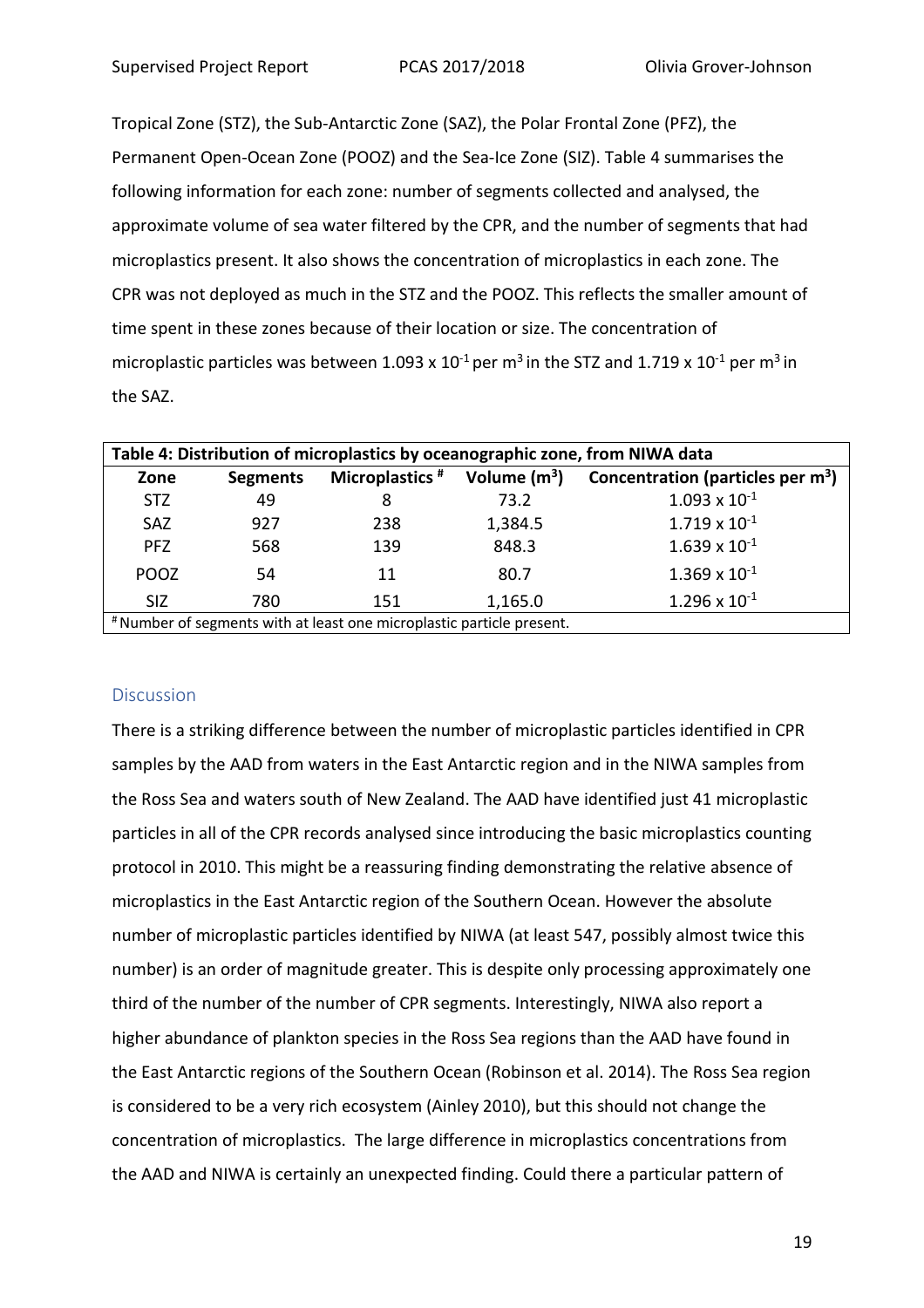ocean currents and circulations that causes them to accumulate in this region? Is there a higher volume of fishing or shipping traffic? These differences also raise numerous questions about the validity and comparability of the microplastic identification protocols and techniques.

It is interesting that the microplastic particles reported by the AAD are all 'medium' (300µm to 2mm). It is possible that smaller particles were not detected as easily by the CPR analyst. Furthermore, the mesh size of the collecting silks is  $270 \mu m$ , so any particles smaller than this may easily have passed through and never been collected in the CPR. The opening, or aperture, of the CPR is 12.7mm diameter. This should not exclude the 'large' (2mm-5mm) and 'x-large' (>5mm) particles, thus should not affect their collection by the CPR. The larger size particles would be at least as easy to identify as medium particles, so the fact that none were identified in the CPR tows suggest that there are indeed far fewer particles of those sizes in the sampling zone of the CPR.

The concentration of microplastics from the NIWA data was greatest in the SAZ, followed by the PFZ, the POOZ, the SIZ, and the lowest concentration of microplastics was found in the STZ. If the STZ is excluded, there seems to be a trend whereby the concentration of microplastics decreases with increasingly southerly latitudes. The comparatively low concentration of microplastics in the STZ is surprising as these are the waters closest to New Zealand where higher concentrations of microplastics might intuitively be expected.

A Japanese study reports on the abundance of microplastics in the East Antarctic region of the Southern Ocean. The average concentration of microplastics that they report is  $3.1 \times 10^{-2}$  particles per m<sup>3</sup> (Isobe et al. 2017). This is approximately 25 times greater than the average concentration reported from the SO-CPR for the same region  $(1.24 \times 10^{-3})$ . Isobe et al. (2017) also report higher concentrations of microplastics closer to the Antarctic continent, in the waters south of 60°S, than in the open ocean between the SAF and the STF. The CPR tows by *Aurora Australis* for the AAD are contrary to these results, with only two samples South of 60°S having microplastics in them. The techniques used for sampling and identification of microplastics in the Japanese study were different to those used in the present study. Isobe et al (2017) used a Neuston net with a mesh size of 330µm. This is mesh is actually larger than the one used in the CPR, so would presumably not collect as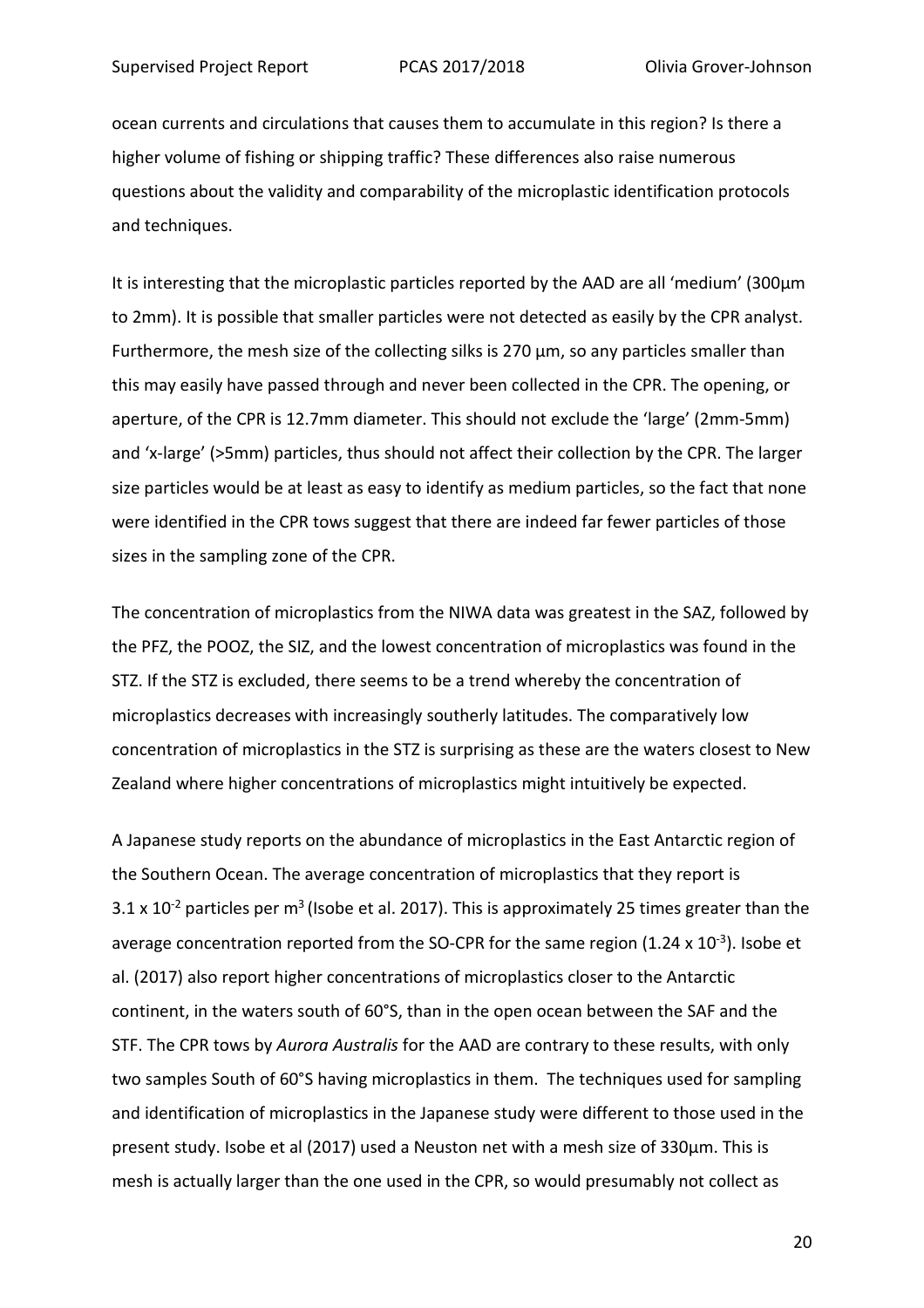many small sized microplastics as the CPR. Mesh size cannot explain the difference in microplastic concentrations detected by Isobe et al (2017) and the SO-CPR. However, other features of the Neuston net and sampling technique used in the Japanese study may explain some of these differences. The net has a much wider aperture than the CPR. This was towed alongside the vessel at a depth of 1m (CPR is at 10m) for 20-40 minutes in five specific locations during the summer season of 2015-16 (Isobe et al. 2017). Any particulate matter caught in the net was returned to a laboratory for inspection and identification of microplastics under a microscope (Isobe et al. 2017). When particles were too small to determine if they were of plastic or organic matter, FTIR was used to confirm their makeup (Isobe et al. 2017). This use of FTIR possibly allowed many more small-sized particles to be detected, which may have been missed in the SO-CPR where only a dissecting microscope was used. The two studies made measurements at different depths in the water column (1m vs 10m). The density of a plastic particle will determine where it sits in the watercolumn. If it is positively buoyant, it will float at or near the surface, neutrally buoyant particles can be found throughout the water column – depending on the density of the water they're in, and negatively buoyant particles will sink to the seabed. Biofilms and algal growth can affect the density of a plastic particle (Andrady 2011). Without FTIR analysis of the particles identified in the SO-CPR, it is not possible to know whether the same type of plastics are detected as those found in the Japanese study. The different sampling depth may explain the differences in findings between the present study and the one by Isobe et al.

| Table 5: Results of 2016 Japanese microplastic survey in the East Antarctic region of the |                          |                       |                |                      |  |  |
|-------------------------------------------------------------------------------------------|--------------------------|-----------------------|----------------|----------------------|--|--|
| Southern Ocean (Isobe et al. 2017). Note that GPS data was not provided                   |                          |                       |                |                      |  |  |
| Sample                                                                                    | Geographical information | <b>Particle Count</b> | Seawater       | Concentration        |  |  |
| number                                                                                    |                          | (pieces)              | Volume $(m^3)$ | (pieces $m^{-3}$ )   |  |  |
| 1                                                                                         | South of PFZ             | 20                    | 202            | $9.9 \times 10^{-2}$ |  |  |
| 2                                                                                         | South of PFZ             | 18                    | 392            | $4.6 \times 10^{-2}$ |  |  |
| 3                                                                                         | <b>Between SAF-STF</b>   | 2                     | 566            | $3.5 \times 10^{-2}$ |  |  |
| 4                                                                                         | <b>Between SAF-STF</b>   | 2                     | 502            | $4.0 \times 10^{-2}$ |  |  |
| 5                                                                                         | <b>Between SAF-STF</b>   |                       | 417            | $4.8 \times 10^{-2}$ |  |  |
| Average                                                                                   |                          |                       |                | $3.1 \times 10^{-2}$ |  |  |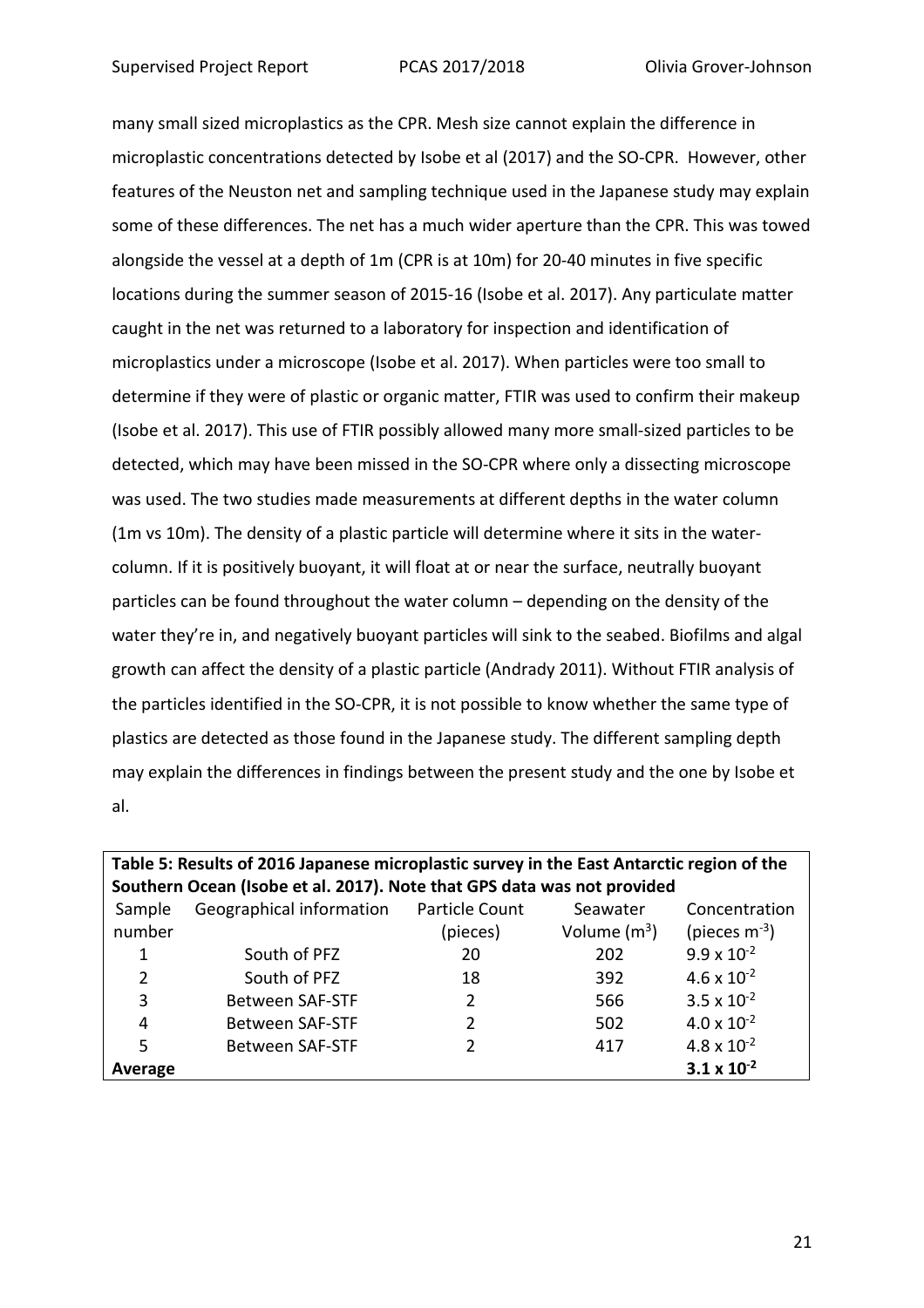The most important criticism of these findings from both the AAD and NIWA is that microplastics identification and documentation was never the primary goal for the analysts working with the CPR samples. A very simple protocol has only recently been added at the laboratory stage that involves making a record of microplastics identified in the CPR silks while undertaking the primary task of identify plankton species and numbers. To attain robust findings on microplastics, protocols need to be designed that take all of the following steps into consideration: sample collection, storage, isolation or separation from background substrates (water, sediment, organic matter), identification, and classification. Most of these critical steps were not considered.

This has numerous implications for the validity of the present findings. The sampling process was not optimised for accurate microplastic detection – for example processes such as storage and sample preparation are only considered from the point of view of plankton data. The storage fluids used to preserve plankton and other organic matter could dissolve or degrade microplastics. Sampling and storage processes at sea, and the subsequent processing and identification processes in the laboratories might all lead to varying potential for sample contamination with microplastics from the environment, instruments used, or the analysts themselves. There has been no specific training for the analysts to help them accurately and consistently identify microplastics in their CPR samples. There has been no standardisation of microplastic identification techniques between the AAD and NIWA, and the level of inter-observer variability is unknown at this stage. It is possible that differences in the skill of the analysts and/or the technique they are using to identify microplastics accounts for the significant difference between the findings reported by the AAD and NIWA. Furthermore, the use of microscopy alone as a method for identifying microplastics has been demonstrated to have quite high levels of inaccuracy, particularly for the smaller microplastic particles (Hidalgo-Ruz et al. 2012, Miller et al. 2017, Shim et al. 2017). The inaccuracies are both positive and negative – with organic matter being falsely identified as microplastics, and true microplastics being overlooked (Shim et al. 2017). This could also contribute to the surprising differences in the findings from the AAD and NIWA. It is unclear how much the relative abundance of phytoplankton and zooplankton in a sample might impact on the ability of the analyst to identify plastics. Discussion with one of the analysts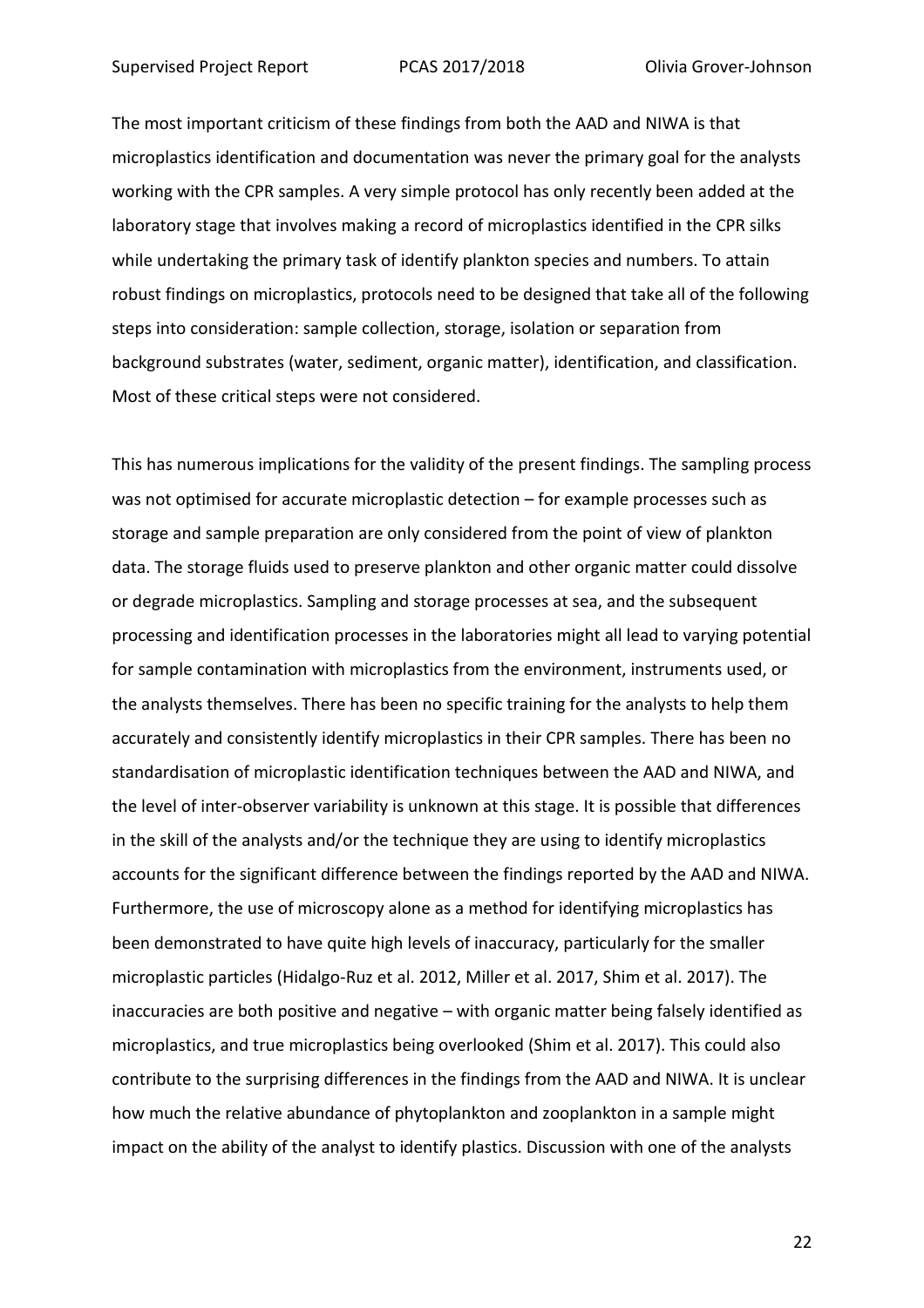reveals the possibility that microplastic particles are more easily missed when the abundance of plankton is higher, though this has not been formally assessed to date.

Visual sorting with the naked eye has conventionally been used for larger plastics (from 1- 5mm)(Shim et al. 2017), however with the widespread presence of much smaller plastic particles requires quantification of microplastics down to the smallest possible sizes. Identification of microplastics is often done using a dissecting microscope, and provide details of the size, shape, colour and surface texture of the plastic (Shim et al. 2017). This method of identification is useful for larger microplastic, though once plastics are <100 μm, particularly when they are colourless, they become very difficult to identify (Shim et al. 2017). When there is biological material present in the sample, this becomes harder again (Shim et al. 2017). There are high rates of false identification of plastic-like particles using microscopy, with more than 20% of coloured particles, and 70% of transparent particles being falsely identified (Shim et al. 2017). Scanning electron microscopy can be used to provide very clear images, and thus is far more accurate than a simple dissecting microscope for identification of microplastics (Shim et al. 2017). This is a very expensive and slow method, thus is not a useful method for characterizing abundance of microplastics over the large scales that are being considered in most studies.

The most accurate methods available for microplastic identification are Fourier Transform InfraRed spectroscopy (FTIR) and Ramen spectroscopy (Miller et al. 2017, Shim et al. 2017). FTIR is a method for identifying microplastics that is being used quite frequently (Shim et al. 2017). This method easily discriminates between organic and inorganic materials and enables identification of specific plastic polymers (Shim et al. 2017). It also enables the identification of very small microplastic particles which cannot easily be identified with standard microsopcy (Shim et al. 2017). This method is effective when used in conjunction with standard microscopy – any plastic-like particles must first be identified with microscopy, then confirmed with FTIR. This technique reduces the likelihood of missing plastic particles, and avoid false-positives. Information about the type of plastic polymer also helps to understand the potential origin or source of the plastic (Shim et al. 2017).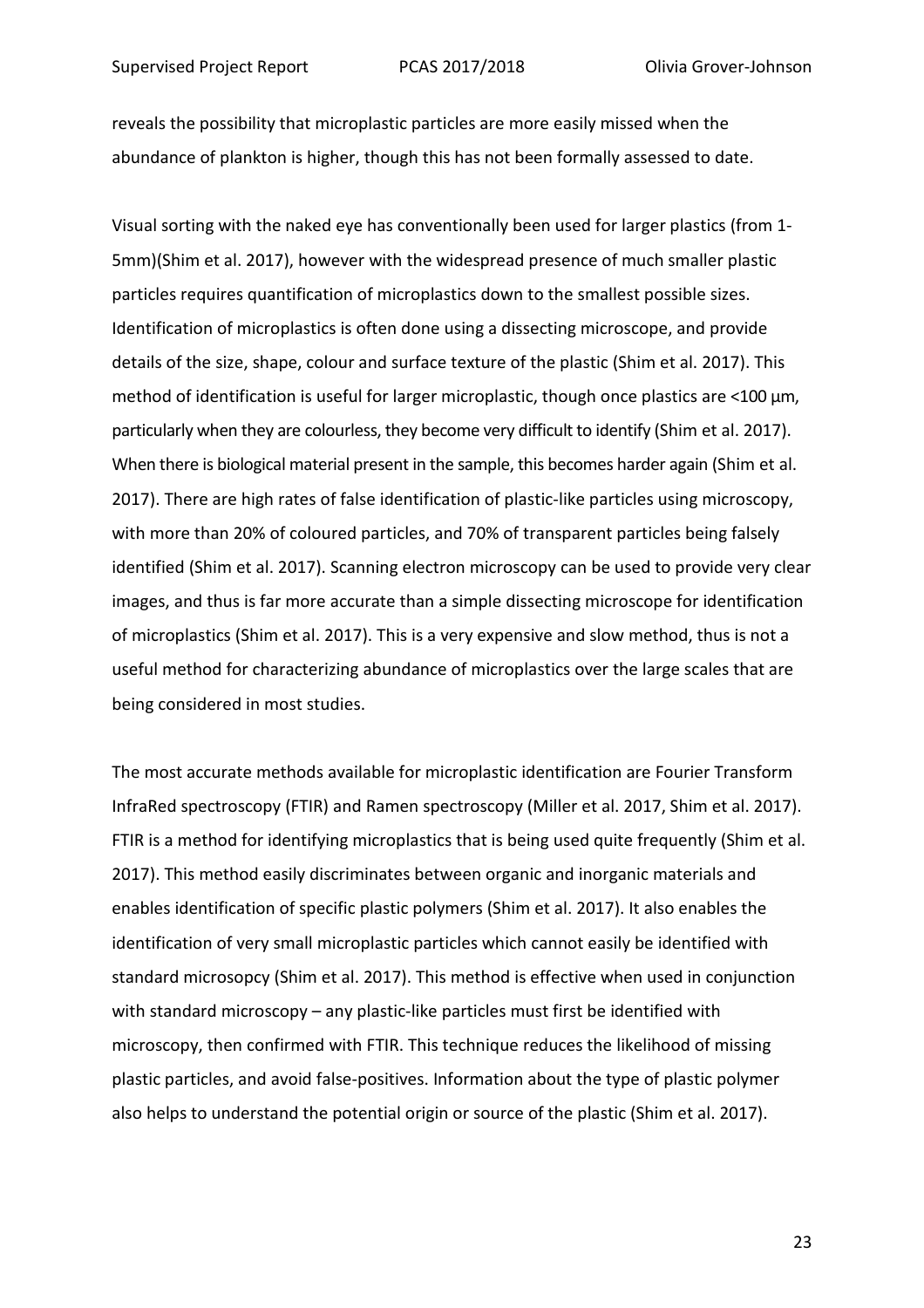Raman spectroscopy is also frequently used for identification of microplastics (Shim et al. 2017). It provides similar findings to FTIR – it identifies plastics and can determine the specific polymer composition (Shim et al. 2017). It is able to identify plastics that are even smaller than FTIR is able to do (Shim et al. 2017), and does not disrupt the sample in anyway – allowing for further analysis down the track if necessary (Shim et al. 2017). It is also useful for identifying microplastics within zooplankton samples (Shim et al. 2017). Unlike FTIR, Raman spectroscopy is not constrained by the thickness or shape of the sample (Elert et al. 2017). It does require a process to purify the sample prior to Raman spectroscopy to decrease the amount of organic matter (Elert et al. 2017).

Importantly, the choice of microplastic identification methods depends somewhat on the overall goals of the study in question. The key characteristics in microplastic analysis are the physical characteristics (size, shape and colour), and the chemical (polymer type) properties. At present, no single method is effective at determining both of these properties, so it is recommended that a combination of analytical tools are used together. For example, the use of microscopy to identify physical characteristics followed by the use of FTIR or Ramen spectroscopy to confirm plastic identification and determine the specific polymer will be ideal (Shim et al. 2017).

To account for the potential impact of chemical separation and/or storage of samples, identification techniques such as FTIR or Raman spectroscopy should be employed both before and after any chemical separation or storage occurs for a set of control samples. This is to assess the impact of those chemicals on the structure and chemical properties of the plastics (Miller et al. 2017).

Very few studies have attempted to quantify the loss of microplastics from samples after processing them with any particular technique (Miller et al. 2017). It would be appropriate to understand the rate of loss so that accurate estimates of microplastic concentrations can be determined.

The CPR is not the most common method for collecting microplastic samples. The most frequently used method is to tow a neuston net alongside a boat (Miller et al. 2017). It is not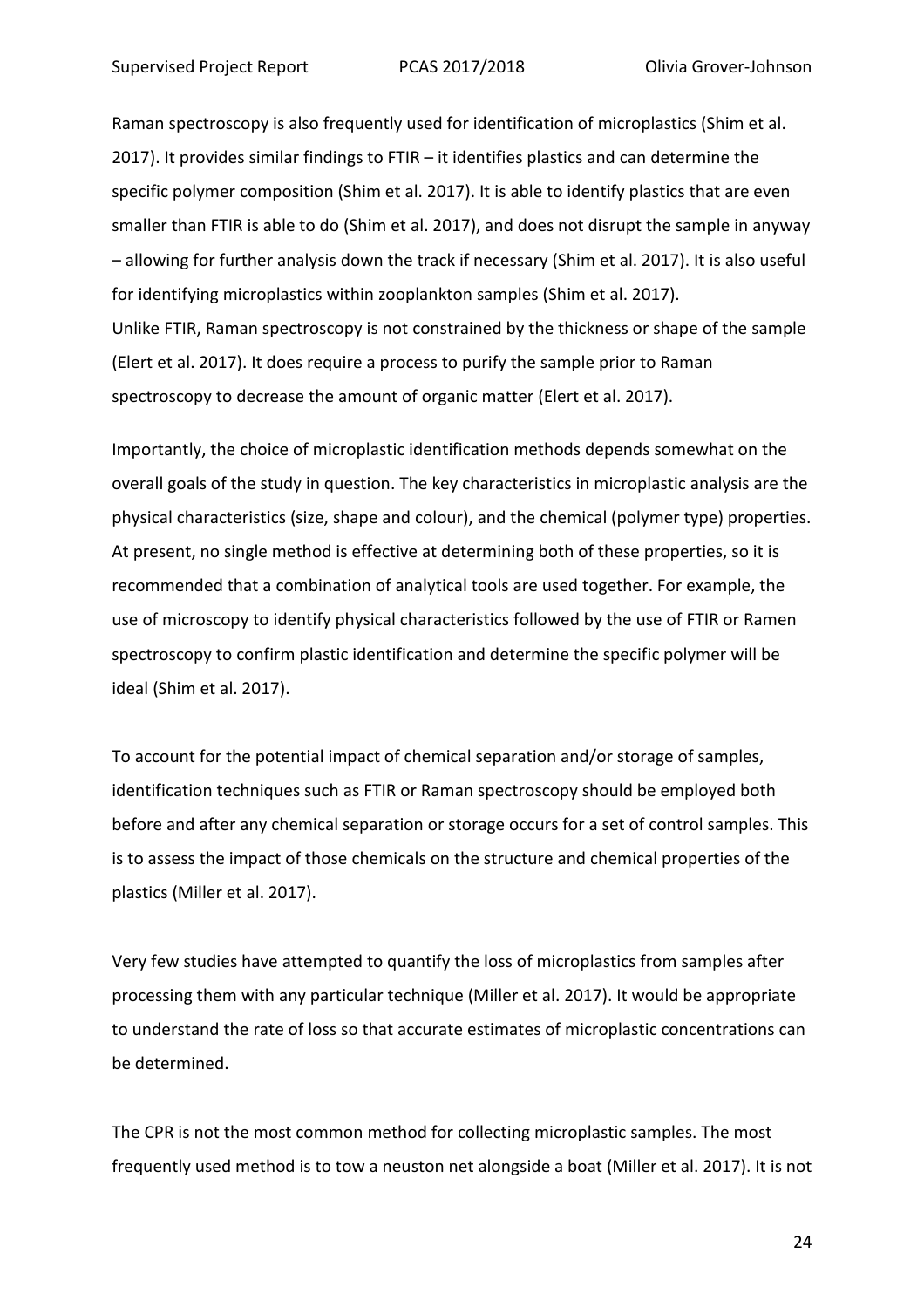a dissimilar method; the neuston nets were also originally designed to collect plankton samples (Miller et al. 2017). They work on the same principal of filtering particles out of the sea-water, and use a similar mesh-size (usually 200µm to 333µm) (Miller et al. 2017). One of the important differences is that they allow a much large volume of water to pass through them,

Choice of mesh size necessarily influences the sizes of microplastics that can be collected. It is also important to be aware of the depth that samples are taken from, as the density of different plastics will affect their distribution in the water column (REF). Thus the abundance of different types of plastics may vary throughout the water column and subsequently influence the exposure of a species to different plastics. Sampling from sediments, ice or marine organisms is not discussed in the present work as the focus of this research is on seawater samples. However these types of samples must be included in a methodical plan to properly assess the state of microplastic pollution in the Southern Ocean. It needs only to be noted here that for both sediment and organic sampling, the same issues arise: the need for a reliable, standardized and efficient method to sample, separate, characterize and identify microplastics, and also to identify recovery/loss rates (Miller et al. 2017)

Since the influential work by Thompson et al. in 2004 (Thompson et al. 2004), there has been more than 10 years of research into the presence and abundance of microplastics in our oceans. Despite this rapidly growing body of research, the methods used to sample, separate, characterize and identify microplastics still highly variable (Hidalgo-Ruz et al. 2012, Miller et al. 2017) For example, the methods used to separate microplastics from the background water, sediment and biomass (Miller et al. 2017) include visual separation, density flotation, acid, alkaline, oxidative or enzyme digestion separation methods (Miller et al. 2017). At present, all these methods are time and labour intensive and is one of major issues that is holding back microplastic research (Miller et al. 2017). Furthermore, it makes a rigorous comparison of the findings from different studies almost impossible.

Other techniques for the sampling, processing and identification of microplastics do exist – however these are far more expensive and labour-intensive. Standardization of the CPR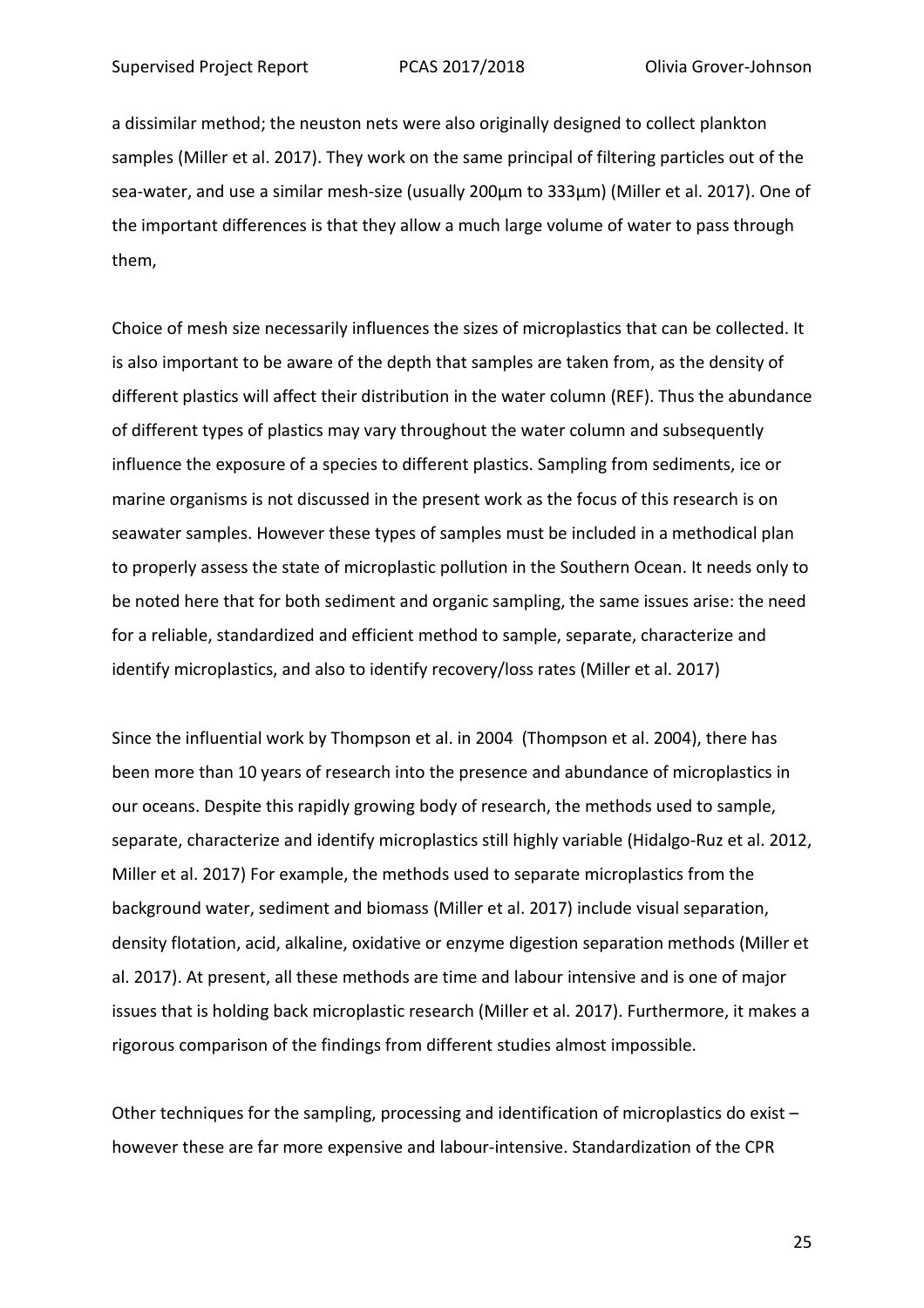against these more accurate techniques could significantly enhance the value of findings reported from the CPR.

# Assessment of the SO-CPR as a tool for monitoring microplastics in

## the Southern Ocean

The CPR is a scientifically proven and cost-effective way of measuring plankton abundance, distribution and community composition (biodiversity) in the open oceans (Robinson et al. 2014). It remains to be determined whether the CPR is also an appropriate tool for monitoring microplastic pollution.

The value of the CPR for monitoring of microplastics lies the fact that it is already frequently used in the Southern Ocean for monitoring of the plankton. A microplastic monitoring protocol that can be added to the SO-CPR surveys, will require very little extra infrastructure and cost to the relevant Antarctic programs and monitoring bodies. The extra work that is needed would primarily be in the laboratory for the identifications, counting and classification of microplastics.

The strict protocols that are already in place for the SO-CPR survey, across all collaborating research parties, is also of great significance. This makes their data comparable, making the findings from different regions around the Southern Ocean far more robust than would otherwise be possible. Participating SO-CPR analysts undergo regular quality control and standardisation testing. Training for the identification of microplastics, and similar quality control procedures would make the findings of microplastics reported in the CPR highly valuable.

Furthermore, since there are some initial findings that suggest microplastics are harmful to plankton species (Cole et al. 2013, Galloway et al. 2017), and plankton dynamics are so critical to the function of the Antarctic marine ecosystem (Pinkerton et al. 2010, Pinkerton and Bradford-Grieve 2014), it could prove extremely valuable to simultaneously sample essential information on both plankton and microplastics abundance and distribution. This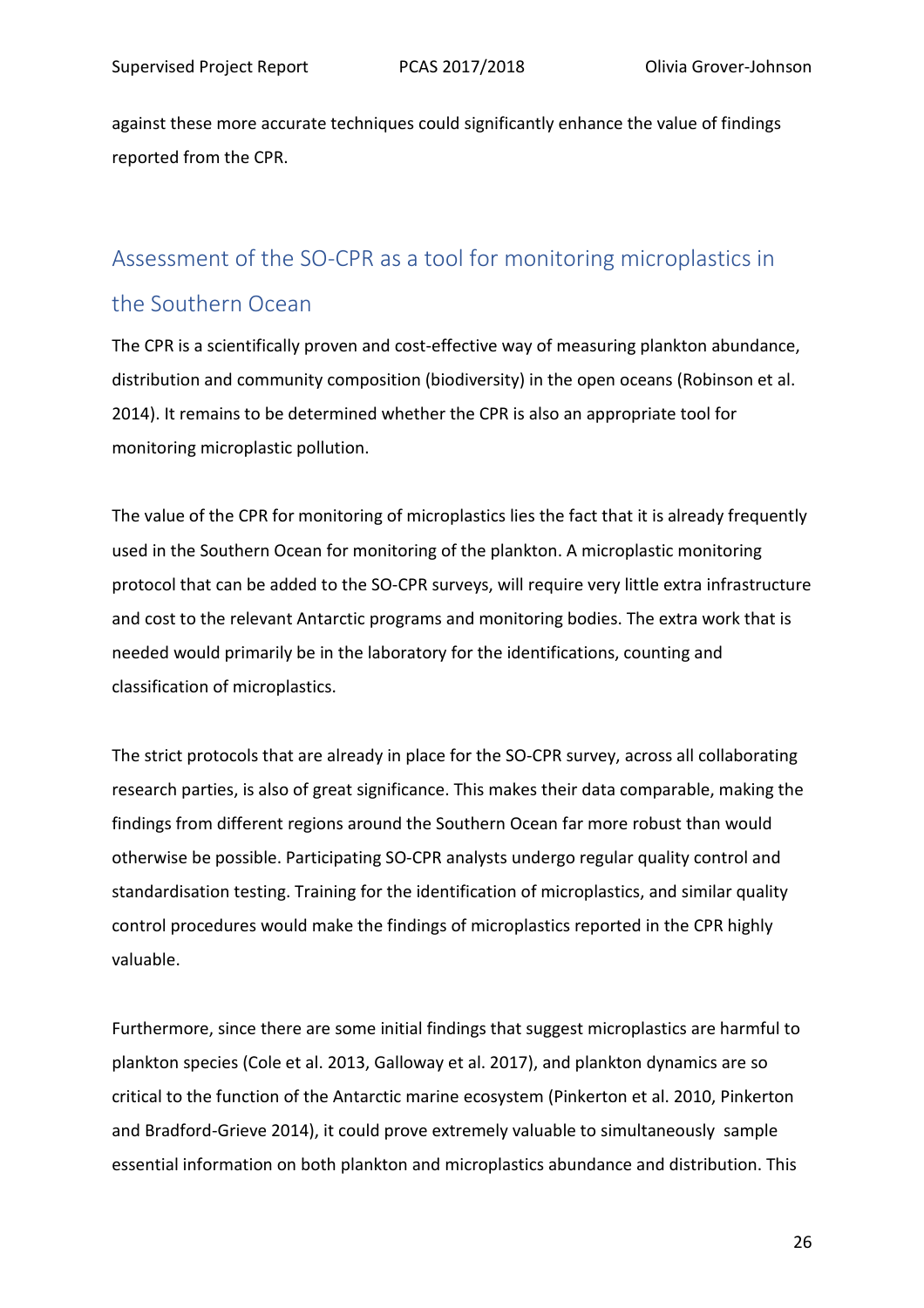may prove extremely useful to our understanding of the potential risks of rising microplastic concentrations on these populations.

The SO-CPR has many limitations that should not prevent it from being used for ongoing monitoring of microplastics, but which demand that there are parallel efforts to collect information that the CPR cannot. The major limitation is that the CPR only samples water at a depth of 10m. This will clearly exclude sampling for any plastics that do not accumulate at this depth because of their density (they may float or sink), which will create a strong sampling bias towards particular types of plastics. It also represents a very particular marine habitat, providing no information about the distribution of microplastics in the sediments, surface water, deep sea, inter-tidal zone, benthic communities or sea-ice.

The very limited microplastics identification protocol which has been used to determine the current findings from the SO-CPR calls for a major update to make the findings more reliable. Additionally, the use of FTIR or Ramen spectroscopy to provide greater accuracy as well as more details about the types of plastics being found would complement the use of the CPR, particularly to establish a baseline understanding for the sources and distribution of microplastics throughout the Antarctic marine ecosystem.

# Understanding the sources and risks of microplastics in the Southern Ocean: a proposal for future research

In the first instance, the specific and deliberate collection of data to characterize the sources, abundance and distribution of microplastics in the Ross Sea, in the East Antarctic Region and around the continent is urgent. This must involve targeted sampling from greywater, wastewater treatment systems and other outflows from the research bases themselves. Given the preliminary indication from other research that there are higher concentrations of microplastics nearer to the bases (Cincinelli et al. 2017, Munari et al. 2017), it is very likely that the local sources account for a reasonable proportion of microplastic debris in coastal waters of the Southern Ocean. This is important as it presents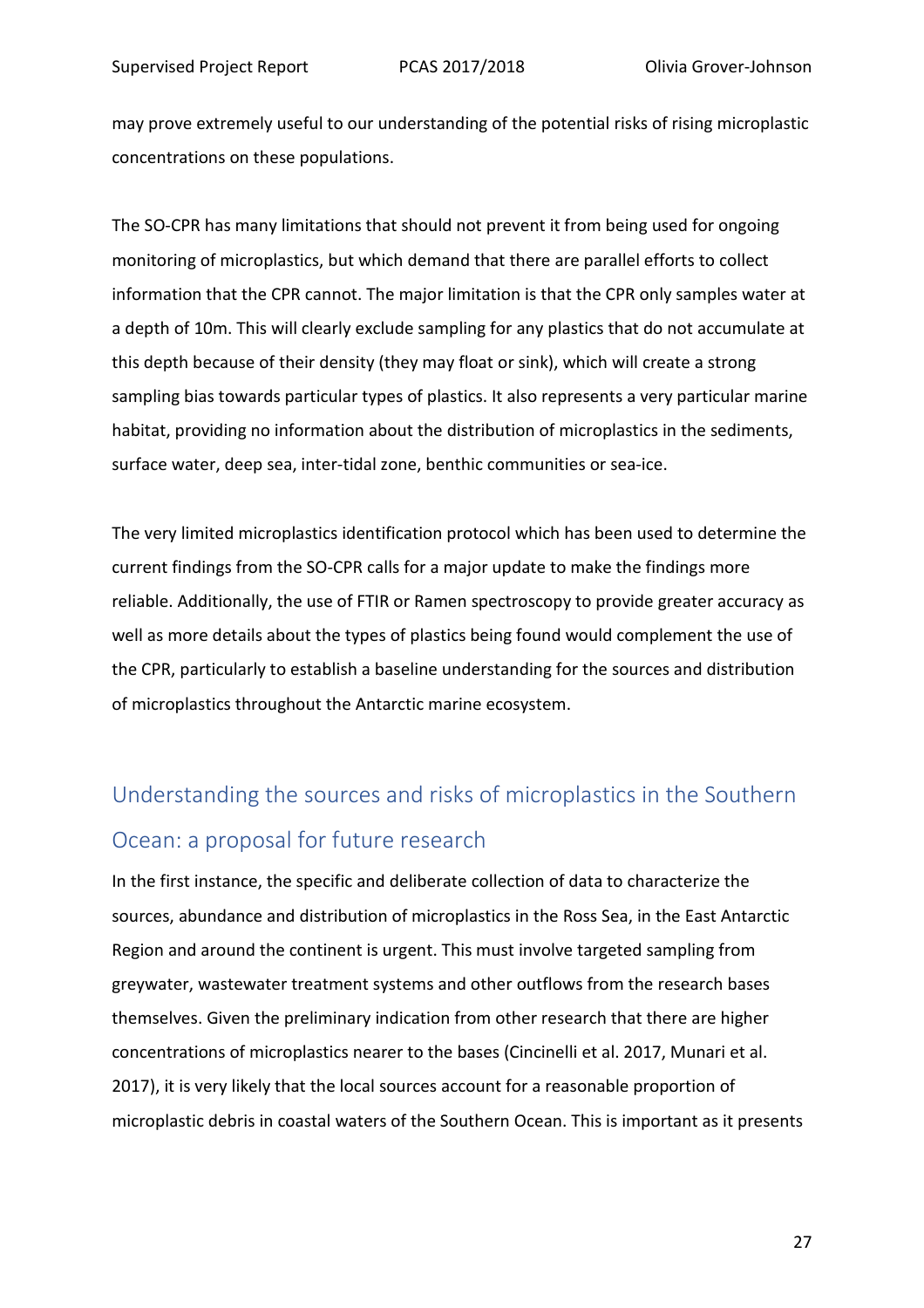one of the few sources where the development of strategies to mitigate the human impact on this fragile wilderness might be possible.

This should be a very detailed study, using the most advanced techniques currently available for microplastics sampling and identification. It will be important to know what type of plastic is having the greatest contribution to the pollution, which is relevant both from the point of view of which species may be most impacted, and also in identifying the original source of those plastics (personal hygiene, laundering of clothing, kitchen, science, operations).

Further to this, a structured sampling plan to identify the habitats where microplastics are accumulating most rapidly (sediments, surface water, deep waters etc.). This will help target research on the specific collections of biota which are more likely to be impacted. The total area affected by microplastic pollution from a point-source such as a single base would also likely prove interesting. It could help to characterize the total footprint that a research station can leave on the ecosystem, improving awareness of the extent of human impact.

ASOC and CAMLR rightly identify that the impact of microplastic debris on Antarctic marine species at the individual level and at population- and ecosystem-levels is unknown (CCAMLR 2016, ASOC 2017). They recommend that CCAMLR members commence dedicated research into the onshore and ship-based sources of microplastics, their at-sea distribution and their impacts in the Southern Ocean (CCAMLR 2016, ASOC 2017).

#### Conclusion

The pollution of the Southern Ocean with microplastic debris is now undisputable. In 2017, new reports clearly demonstrate that even those regions such as the Ross Sea, which are considered amongst the most remote and 'pristine' in the world, are polluted by our universal use of plastics. It appears as if the scientific research bases are contributing in significant ways to local microplastic pollution, with higher concentrations of microplastics being identified closer to these base, probably from their wastewater outlets. Other sources of microplastics to the Southern Ocean are from the numerous ships travelling in these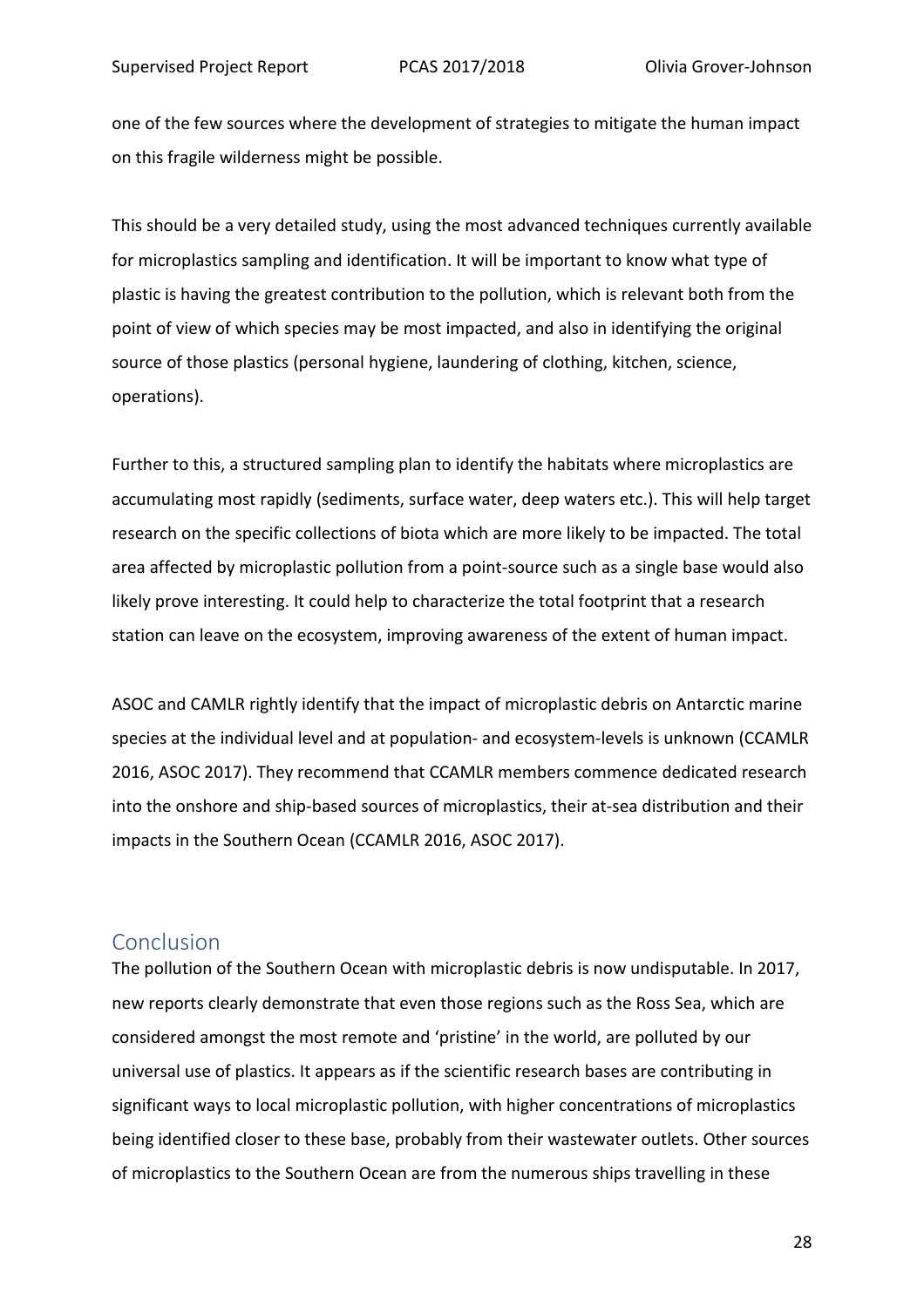waters (for fishing, support of Antarctic bases, research and tourism) the breakdown of macroplastics, and probably the global transport of microplastic particles in ocean currents.

There is evidence from other regions that demonstrates that microplastic particles are having detrimental impacts on numerous marine species. At present, we do not know to what extent Antarctic species are being affected, and whether they are more susceptible to ingestion or contamination with microplastics. This represents a significant gap in our knowledge, and one which warrants urgent attention – particularly for key-stone species in the Antarctic marine ecosystems. Microplastics adsorb and concentrate other POPs, acting as a vector for high concentrations of other toxins – toxins which have been detected in the wastewater outlet of some Antarctic stations.

The new data presented in the present study supports other recent findings that microplastic debris does indeed pollute the waters surrounding Antarctica. The CPR does provide a source of information about the abundance and distribution of pelagic microplastics (at 10m depth). The average concentration of microplastics in the Southern Ocean as identified in the SO-CPR is between  $1.24 \times 10^{-3}$  and  $1.54 \times 10^{-1}$  particles per meter<sup>3</sup>. The present findings are of limited value beyond this since the protocols for identifying microplastics by SO-CPR analysts have not yet been well developed.

Nevertheless, the CPR records hold significant potential for ongoing monitoring of pelagic microplastics in the Southern Ocean, and old samples could also be re-analysed to determine historical abundance of microplastics since the time that records commenced. Ideally, a new protocol needs to be developed for all SO-CPR tows that specifically considers the methodology in relation to microplastics as well as for its original purpose of documenting information about plankton. This needs to cover all aspects of sample collection, storage, preparation and identification techniques for optimal results. The most critical aspect of this needs to be the proper training of CPR analysts in the identification of microplastics, ideally from all contributing SO-CPR research teams. Regular standardisation and quality control will also be indispensable to ensure data is comparable. Once effective and standardised protocols have been established, then the CPR should be used for the simultaneous monitoring of microplastics and plankton.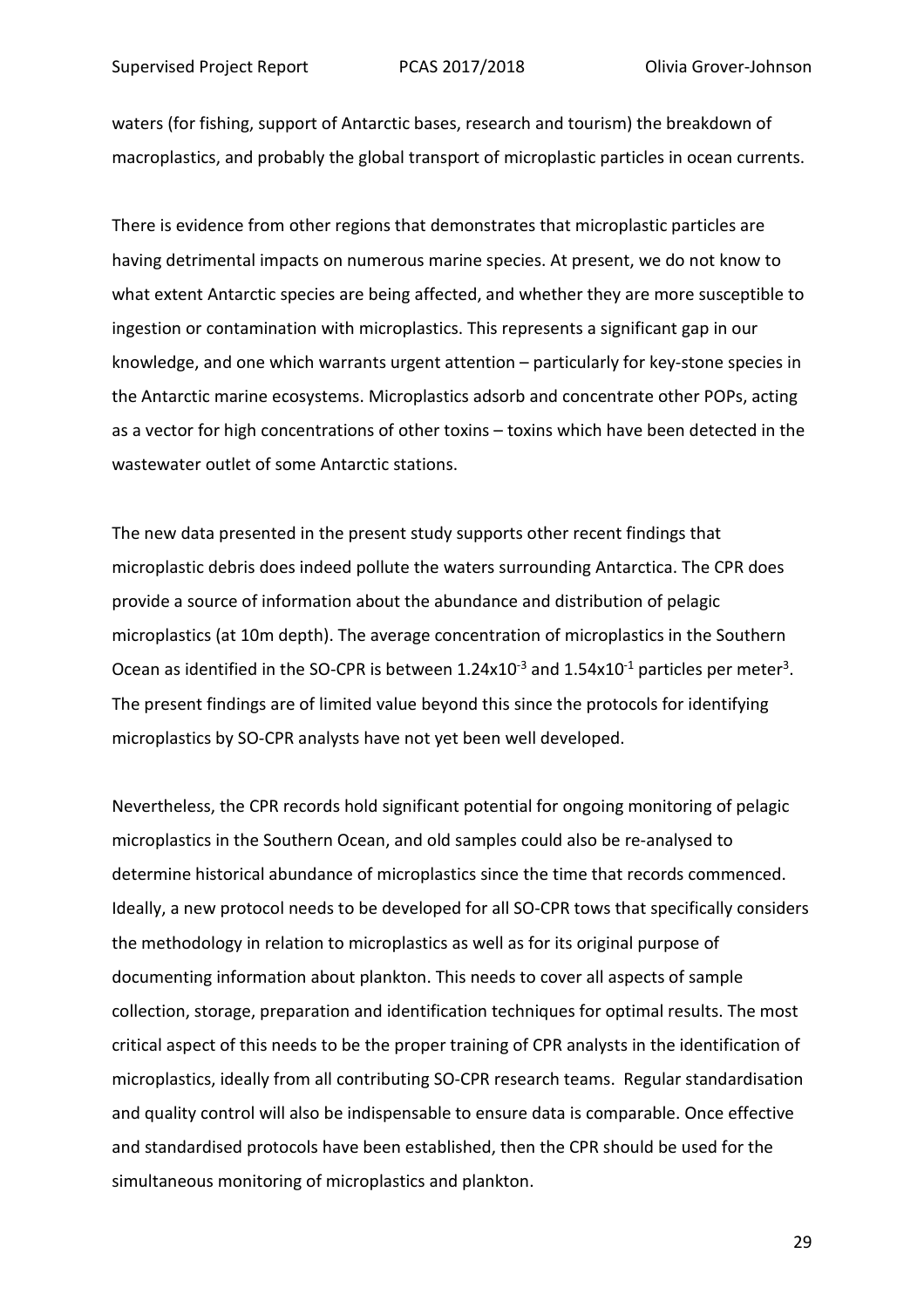While the CPR will likely prove an invaluable tool for ongoing monitoring of microplastics, there are significant gaps in our current knowledge that need to be addressed with the utmost importance. There is a pressing need for dedicated studies on microplastics in Antarctica. This should include a formal identification of sources through the sampling of wastewater outlets at research stations, field bases, and from all vessels. This will provide the most useful information from which prevention and mitigation strategies could be implemented. The pattern of distribution from point sources must be determined with planned sampling at increasing distances, as well as in the variety of strata or habitats (sediments, surface waters, deep waters, and benthic communities). Finally, the uptake by marine organisms needs to be evaluated, and an attempt to determine the impact on microplastics on key species is essential. At present, there are no known methods for removing microplastics from the environment, thus it is imperative that the utmost care is taken to prevent further pollution, particularly in the unique and fragile Antarctic ecosystems.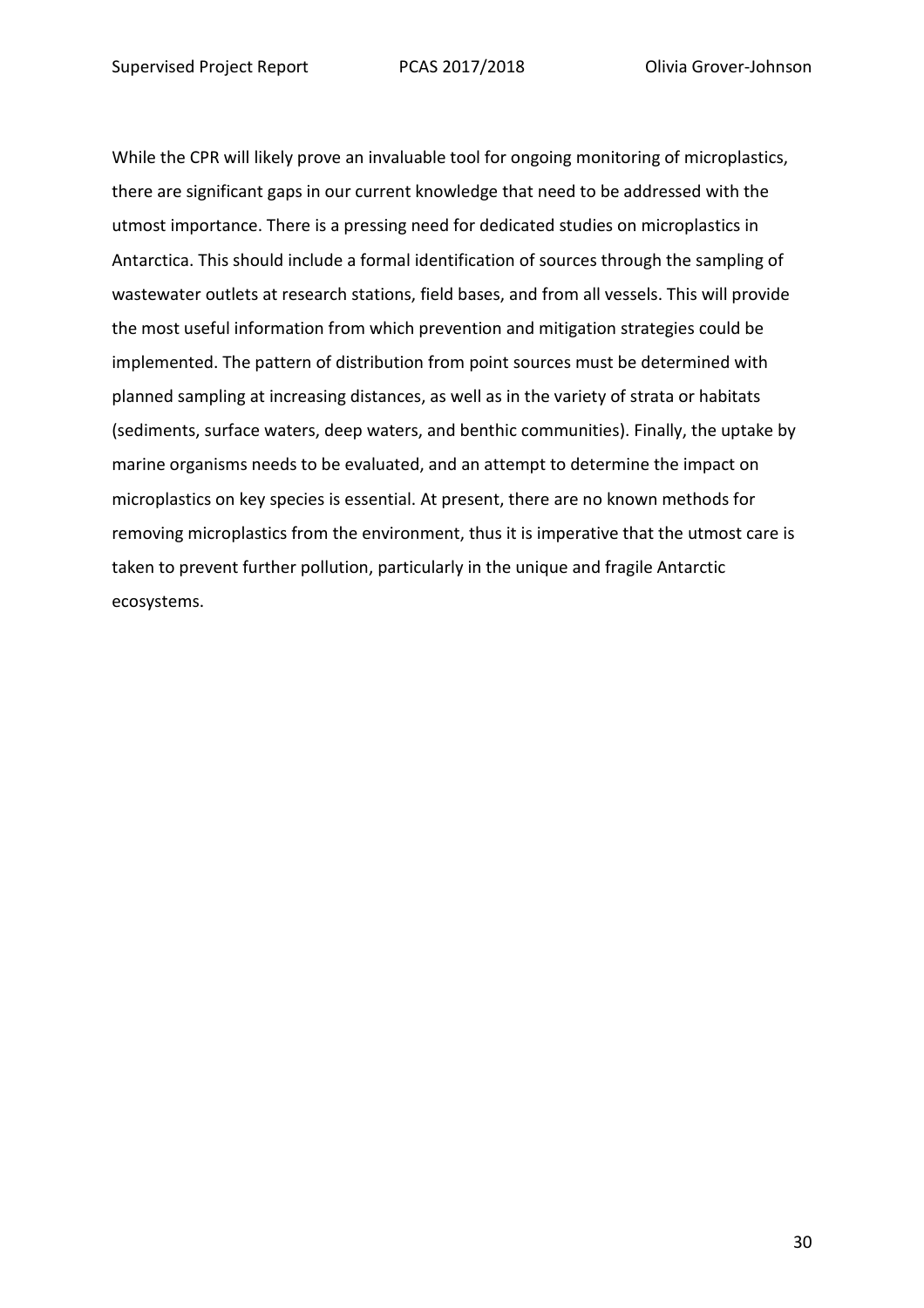## References

- Ainley, D. G. 2004. Acquiring a 'base datum of normality'for a marine ecosystem: the Ross Sea, Antarctica. CCAMLR document WG-EMM **4**:20.
- Ainley, D. G. 2010. A history of the exploitation of the Ross Sea, Antarctica. Polar Record **46**:233-243.
- Andrady, A. L. 2011. Microplastics in the marine environment. Marine Pollution Bulletin **62**:1596-1605.
- Andrady, A. L. 2017. The plastic in microplastics: A review. Marine Pollution Bulletin **119**:12- 22.
- Arthur, C., J. Baker, H. Bamford, N. Barnea, R. Lohmann, K. McElwee, C. Morishige, and R. Thompson. 2008. Summary of the international research workshop on the occurrence, effects, and fate of microplastic marine debris. Pages 9-11 *in* Proceedings of the International Research Workshop on the Occurrence, Effects and Fate of Microplastic Marine Debris.
- ASOC. 2017. Marine debris: a persistent and emerging threat to antarctic ecosystems. CCAMLR, Hobart.
- Auta, H. S., C. U. Emenike, and S. H. Fauziah. 2017. Distribution and importance of microplastics in the marine environment: A review of the sources, fate, effects, and potential solutions. Environment International **102**:165-176.
- Avio, C. G., S. Gorbi, and F. Regoli. 2017. Plastics and microplastics in the oceans: From emerging pollutants to emerged threat. Marine Environmental Research **128**:2-11.
- Barboza, L. G. A., and B. C. G. Gimenez. 2015. Microplastics in the marine environment: Current trends and future perspectives. Marine Pollution Bulletin **97**:5-12.
- Barnes, D. K. A., F. Galgani, R. C. Thompson, and M. Barlaz. 2009. Accumulation and fragmentation of plastic debris in global environments. Philosophical Transactions of the Royal Society B: Biological Sciences **364**:1985-1998.
- Barnes, D. K. A., A. Walters, and L. Gonçalves. 2010. Macroplastics at sea around Antarctica. Marine Environmental Research **70**:250-252.
- Carpenter, E. J., S. J. Anderson, G. R. Harvey, H. P. Miklas, and B. B. Peck. 1972. Polystyrene Spherules in Coastal Waters. Science **178**:749-750.
- CCAMLR. 2016. Report of the thirty-fifth meeting of the Commission for Antarctic Living Resources. CCAMLR, Hobart, Australia.
- Cincinelli, A., C. Scopetani, D. Chelazzi, E. Lombardini, T. Martellini, A. Katsoyiannis, M. C. Fossi, and S. Corsolini. 2017. Microplastic in the surface waters of the Ross Sea (Antarctica): Occurrence, distribution and characterization by FTIR. Chemosphere **175**:391-400.
- Cole, M., P. Lindeque, E. Fileman, C. Halsband, R. Goodhead, J. Moger, and T. S. Galloway. 2013. Microplastic ingestion by zooplankton. Environmental Science & Technology **47**:6646-6655.
- Cole, M., P. Lindeque, C. Halsband, and T. S. Galloway. 2011. Microplastics as contaminants in the marine environment: A review. Marine Pollution Bulletin **62**:2588-2597.
- Elert, A. M., R. Becker, E. Duemichen, P. Eisentraut, J. Falkenhagen, H. Sturm, and U. Braun. 2017. Comparison of different methods for MP detection: What can we learn from them, and why asking the right question before measurements matters? Environmental Pollution **231**:1256-1264.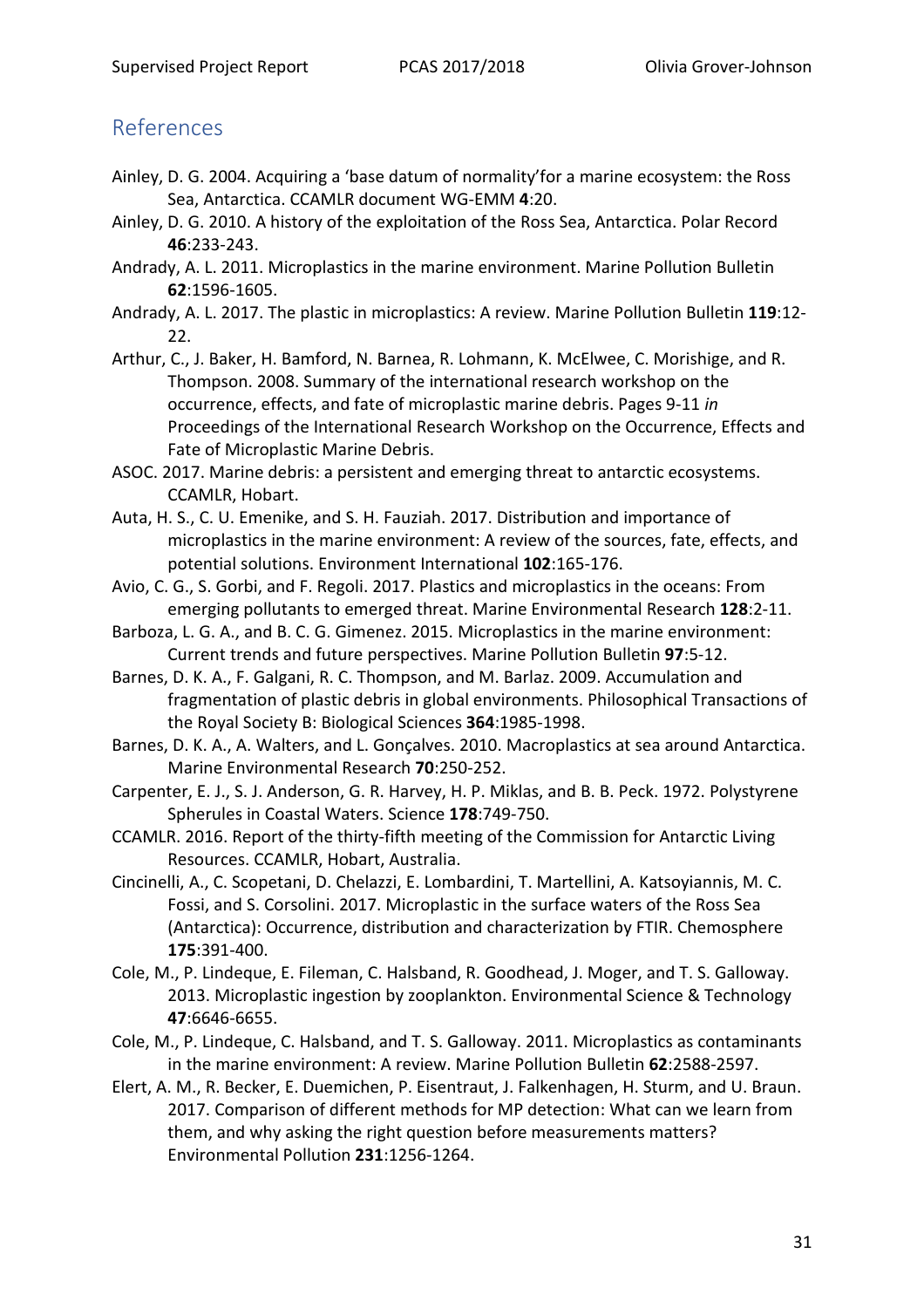Galloway, T., M. Cole, and C. Lewis. 2017. Interactions of microplastic debris throughout the marine ecosystem.

Galloway, T., and C. Lewis. 2017. Marine microplastics. Current Biology **27**:R445-R446.

Gaw, S., K. Thomas, and T. H. Hutchinson. 2016. Pharmaceuticals in the Marine Environment. Pages 70-91 Pharmaceuticals in the Environment. The Royal Society of Chemistry.

- GESAMP. 2015. Sources, fate and effects of microplastics in the marine environment: a global assessment. IMO/FAO/UNESCO-IOC/UNIDO/WMO/IAEA/UN/UNEP/UNDP Joint Group of Experts on the Scientific Aspects of Marine Environmental Protection **GESAMP No. 90**:96.
- GESAMP. 2016. Sources, fate and effects of microplastics in the marine environment: part two of a global assessment. IMO/FAO/UNESCO-

IOC/UNIDO/WMO/IAEA/UN/UNEP/UNDP Joint Group of Experts on the Scientific Aspects of Marine Environmental Protection **GESAMP No. 93**:220.

- Gröndahl, F., J. Sidenmark, and A. Thomsen. 2009. Survey of waste water disposal practices at Antarctic research stations. Polar Research **28**:298-306.
- Halpern, B. S., S. Walbridge, K. A. Selkoe, C. V. Kappel, F. Micheli, C. D'agrosa, J. F. Bruno, K. S. Casey, C. Ebert, and H. E. Fox. 2008. A global map of human impact on marine ecosystems. Science **319**:948-952.
- Hidalgo-Ruz, V., L. Gutow, R. C. Thompson, and M. Thiel. 2012. Microplastics in the marine environment: A review of the methods used for identification and quantification. Environmental Science and Technology **46**:3060-3075.
- Hosie, G. 2017. Southern Ocean Continuous Zooplankton Records.*in* A. A. D. Centre, editor., Hobart, Australia.
- Hosie, G., M. Fukuchi, and S. Kawaguchi. 2003. Development of the Southern Ocean Continuous Plankton Recorder survey. Progress in Oceanography **58**:263-283.
- Isobe, A., K. Uchiyama-Matsumoto, K. Uchida, and T. Tokai. 2017. Microplastics in the Southern Ocean. Marine Pollution Bulletin **114**:623-626.
- Ivar do Sul, J. A., and M. F. Costa. 2014. The present and future of microplastic pollution in the marine environment. Environmental Pollution **185**:352-364.
- Miller, M. E., F. J. Kroon, and C. A. Motti. 2017. Recovering microplastics from marine samples: A review of current practices. Marine Pollution Bulletin **123**:6-18.
- Munari, C., V. Infantini, M. Scoponi, E. Rastelli, C. Corinaldesi, and M. Mistri. 2017. Microplastics in the sediments of Terra Nova Bay (Ross Sea, Antarctica). Marine Pollution Bulletin **122**:161-165.
- Pinkerton, M., J. Bradford-Grieve, and S. Hanchet. 2010. A balanced model of the food web of the Ross Sea, Antarctica. CCAMLR Science **17**:1-31.
- Pinkerton, M. H., and J. M. Bradford-Grieve. 2014. Characterizing foodweb structure to identify potential ecosystem effects of fishing in the Ross Sea, Antarctica. ICES Journal of Marine Science **71**:1542-1553.
- Robinson, K., M. Pinkerton, J. Hall, and G. Hosie. 2014. Continuous Plankton Recorder sampling between New Zealand and the Ross Sea, 2006–2013. New Zealand Aquatic Environment and Biodiversity Report No. 128.
- Shim, W. J., S. H. Hong, and S. E. Eo. 2017. Identification methods in microplastic analysis: a review. Analytical Methods **9**:1384-1391.